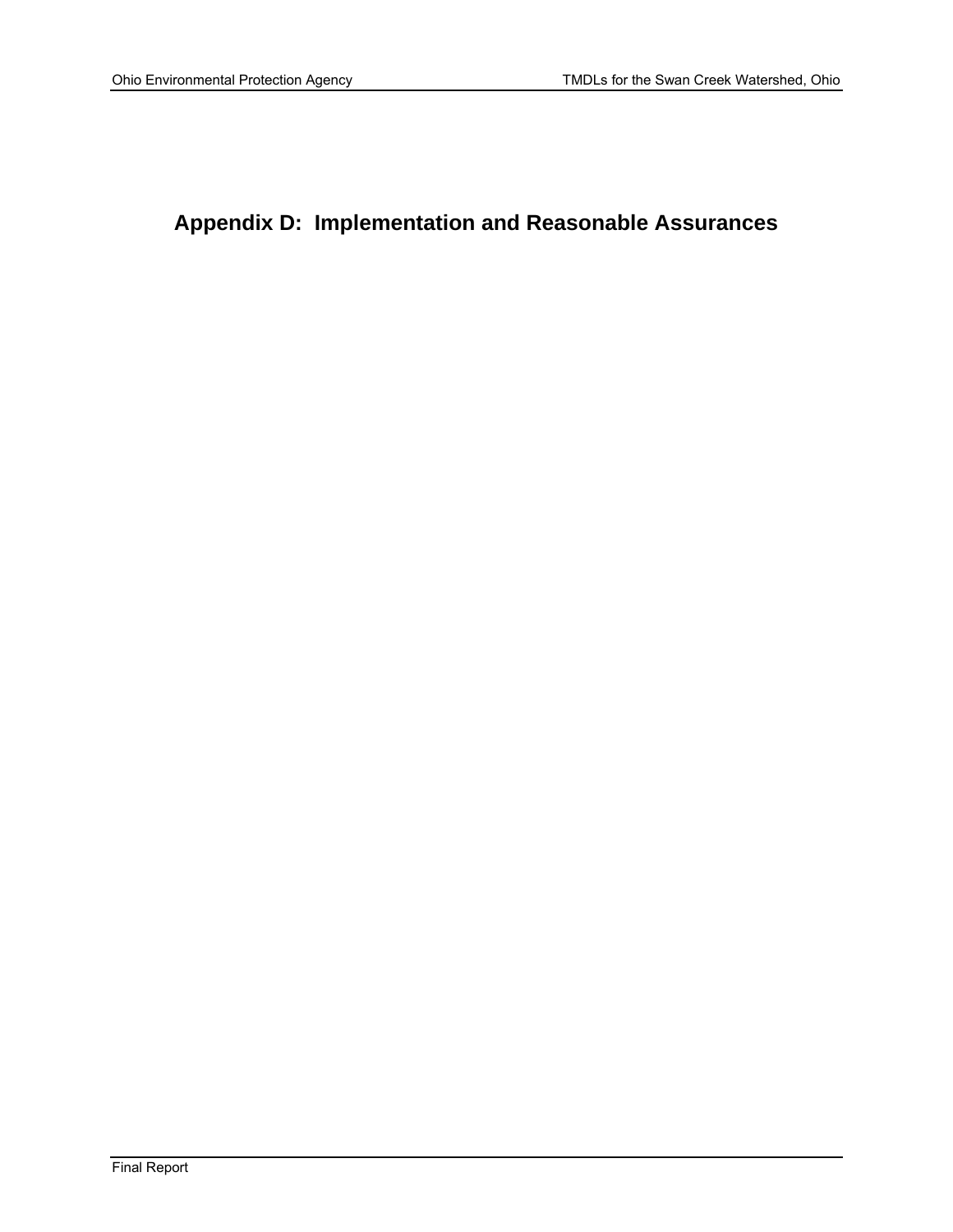# **Table of Contents**

| D.1   |  |
|-------|--|
| D.1.1 |  |
| D.1.2 |  |
| D.1.3 |  |
| D.1.4 |  |
| D.1.5 |  |
| D.1.6 |  |
| D.1.7 |  |
| D.2   |  |
| D.3   |  |
| D.3.1 |  |
| D.3.2 |  |
| D.3.3 |  |
| D.3.4 |  |
| D.4   |  |
| D.4.1 |  |
| D.4.2 |  |
| D.4.3 |  |
| D.4.4 |  |
| D.5   |  |
| D.5.1 |  |
| D.5.2 |  |
| D.5.3 |  |
| D.5.4 |  |
| D.5.5 |  |
| D.5.6 |  |
| D.5.7 |  |
| D.5.8 |  |
| D.5.9 |  |
|       |  |
| D.6.1 |  |
| D.6.2 |  |
|       |  |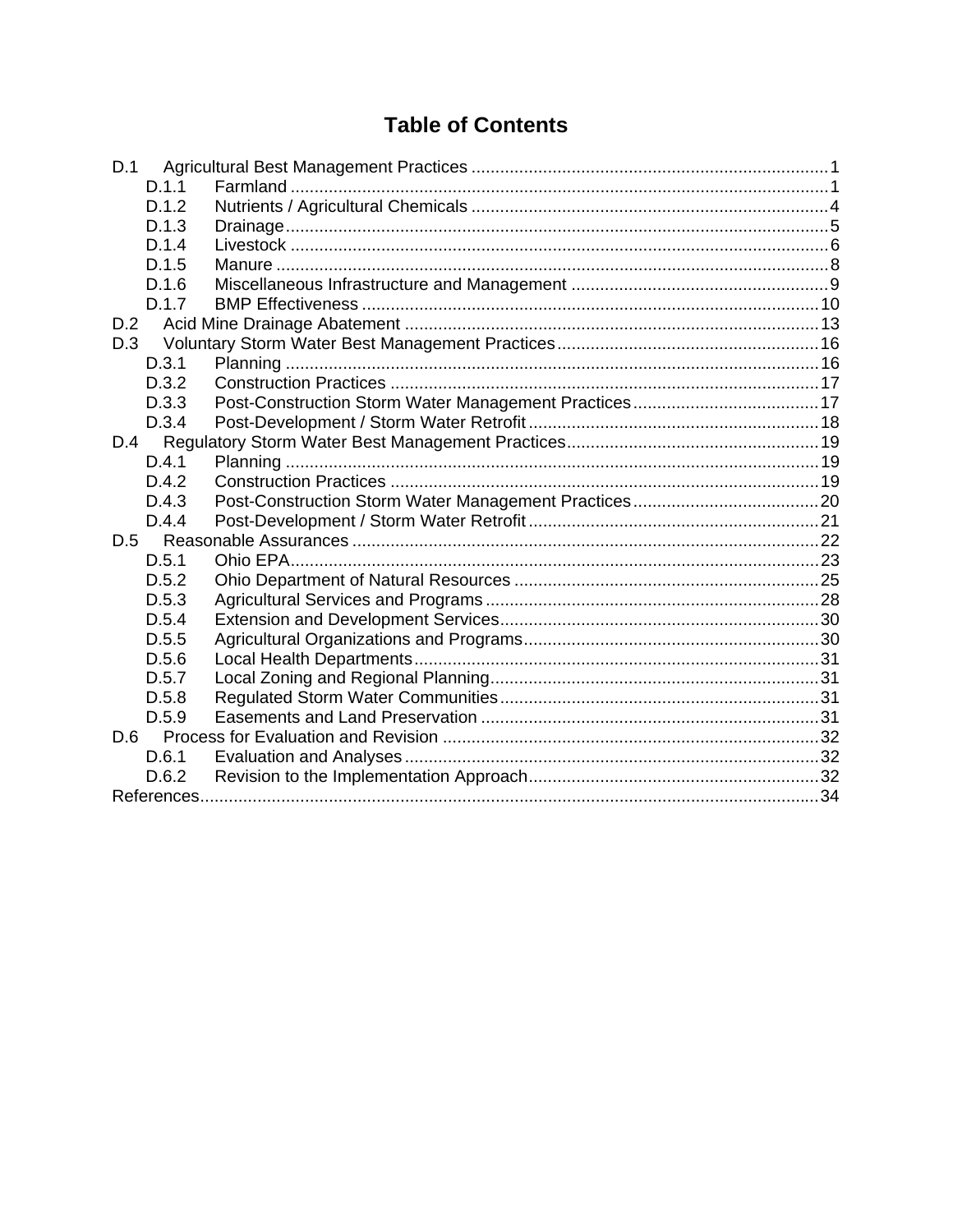# **D.1 Agricultural Best Management Practices**

Much of the following information was adapted from the National Resource Conservation Service (NRCS) Electronic Field Office Technical Guide (http://www.nrcs.usda.gov).

## **D.1.1 Farmland**

#### Cover/manure crops (NRCS 340)

DEFINITION: Crops including grasses, legumes and forbs for seasonal cover and other conservation purposes.

#### PURPOSES

- Reduce erosion from wind and water.
- Increase soil organic matter content.
- Capture and recycle or redistribute nutrients in the soil profile.
- Promote biological nitrogen fixation.
- Increase biodiversity.
- Weed suppression.
- Provide supplemental forage.
- Soil moisture management.
- Reduce particulate emissions into the atmosphere.
- Minimize and reduce soil compaction.

#### Conservation tillage practices

#### *NRCS 329: residue and tillage management – no till / strip till / direct seed*

DEFINITION: Managing the amount, orientation and distribution of crop and other plant residue on the soil surface year round while limiting soil-disturbing activities to only those necessary to place nutrients, condition residue and plant crops.

#### **PURPOSES**

This practice may be applied as part of a conservation system to support one or more of the following:

- Reduce sheet, rill and wind erosion.
- Improve soil organic matter content.
- Reduce soil particulate emissions.
- Reduce  $CO<sub>2</sub>$  losses from the soil.
- Increase or conserve plant-available soil moisture.
- Provide food and escape cover for wildlife.

#### *NRCS 344: residue management, seasonal*

DEFINITION: Managing the amount, orientation, and distribution of crop and other plant residues on the soil surface during part of the year, while growing crops in a clean tilled seedbed.

#### **PURPOSES**

This practice may be applied as part of a conservation management system to support one or more of the following: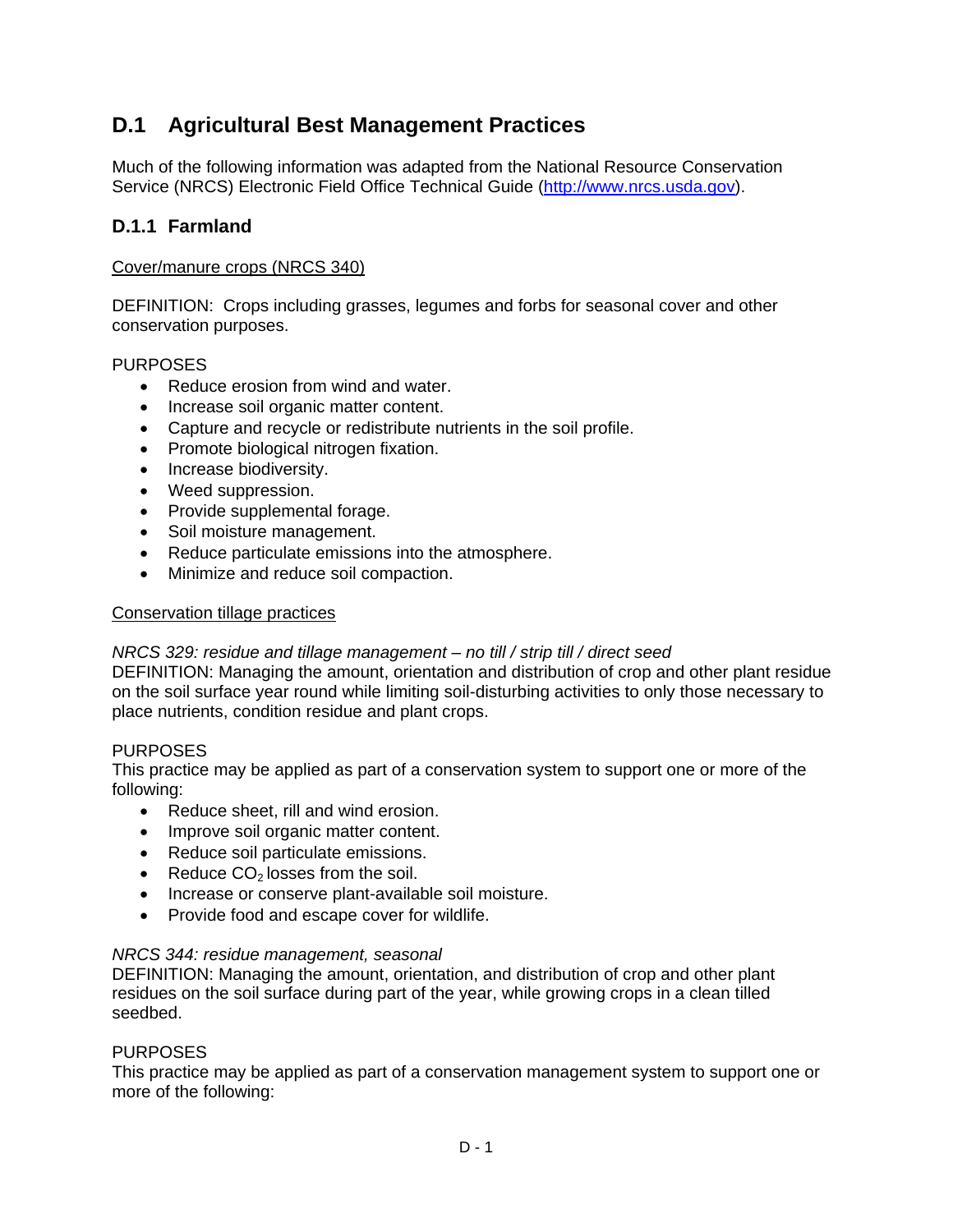- Reduce sheet and rill erosion.
- Reduce soil erosion from wind and air soil particulates.
- Provide food and escape cover for wildlife.

#### *NRCS 345: residue and tillage management – mulch till*

DEFINITION: Managing the amount, orientation and distribution of crop and other plant residue on the soil surface year round while limiting the soil-disturbing activities used to grow crops in systems where the entire field surface is tilled prior to planting.

#### **PURPOSES**

This practice may be applied as part of a conservation system to support one or more of the following:

- Reduce sheet, rill and wind erosion.
- Reduce soil particulate emissions.
- Maintain or improve soil condition.
- Increase or conserve plant-available soil moisture.
- Provide food and escape cover for wildlife.

#### *NRCS 346: residue and tillage management – ridge till*

DEFINITION: Managing the amount, orientation, and distribution of crop and other plant residues on the soil surface year-round, while growing crops on pre-formed ridges alternated with furrows protected by crop residue.

#### PURPOSES

This practice may be applied as part of a conservation system to support one or more of the following:

- Reduce sheet, rill and wind erosion.
- Maintain or improve soil condition.
- Reduce soil particulate emissions.
- Modify cool, wet soil conditions.
- Provide food and escape cover for wildlife.

#### Grass/legume rotations (NRCS 328: conservation crop rotation)

DEFINITION: Growing crops in a recurring sequence on the same field.

#### PURPOSES

This practice may be applied as part of a conservation management system to support one or more of the following:

- Reduce sheet and rill erosion.
- Reduce soil erosion from wind.
- Maintain or improve soil organic matter content and tilth.
- Manage deficient or excess plant nutrients.
- Manage plant pests (weeds, insects, and diseases).
- Provide food for domestic livestock
- Provide food and cover for wildlife.

NRCS 590 (nutrient management) also discusses the use of certain crops to uptake residuals.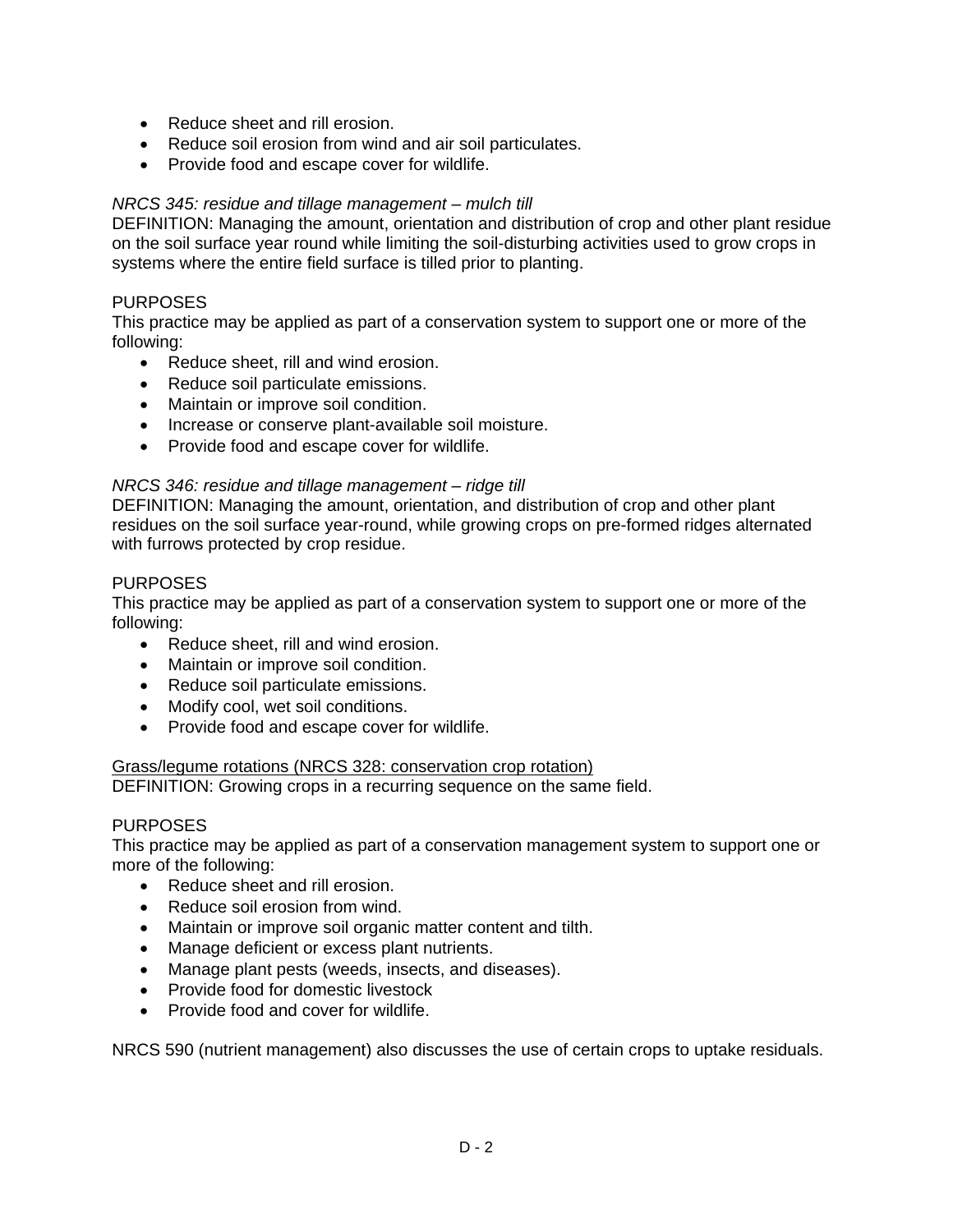## Permanent hayland (NRCS 512: pasture and hay planting)

DEFINITION: Establishing and re-establishing long-term stands of adapted species of perennial, biennial, or reseeding forage plants. (Includes pasture and hayland renovation. Does not include grassed waterway or outlet on cropland.) PURPOSE

To reduce erosion, produce high quality forage and adjust land use.

#### Grassed waterways (NRCS 412)

DEFINITION: A natural or constructed channel that is shaped or graded to required dimensions and established with suitable vegetation.

## PURPOSES

This practice may be applied as part of a conservation management system to support one or more of the following purposes:

- To convey runoff from water concentrations without causing erosion or flooding.
- To reduce gully erosion.
- To protect/improve water quality.

#### Vegetated buffer areas/strips and location-specific conservation buffers

#### *NRCS 393: filter strips*

DEFINITION: A strip or area of herbaceous vegetation situated between cropland, grazing land or disturbed land (including forest land) and environmentally sensitive areas.

#### PURPOSES

- To reduce sediment, particulate organics, and sediment adsorbed contaminant loadings in runoff.
- To reduce dissolved contaminant loadings in runoff.
- To restore, create or enhance herbaceous habitat for wildlife and beneficial insects.
- To maintain or enhance watershed functions and values.

#### *NRCS 391: riparian forest buffer*

DEFINITION: An area of trees and/or shrubs located adjacent to and up-gradient from water bodies.

#### PURPOSES

- Create shade to low water temperatures to improve habitat for fish and other aquatic organisms.
- Provide a source of detritus and large woody debris for fish and other aquatic organisms and riparian habitat and corridors for wildlife.
- Reduce excess amounts of sediment, organic material, nutrients and pesticides in surface runoff and reduce excess nutrients and other chemicals in shallow ground water flow.

The forest riparian buffer will be most effective when used as a component of a total resource management system including nutrient management, pest management, erosion, runoff and sediment control practices as well as non-riparian wildlife habitat management.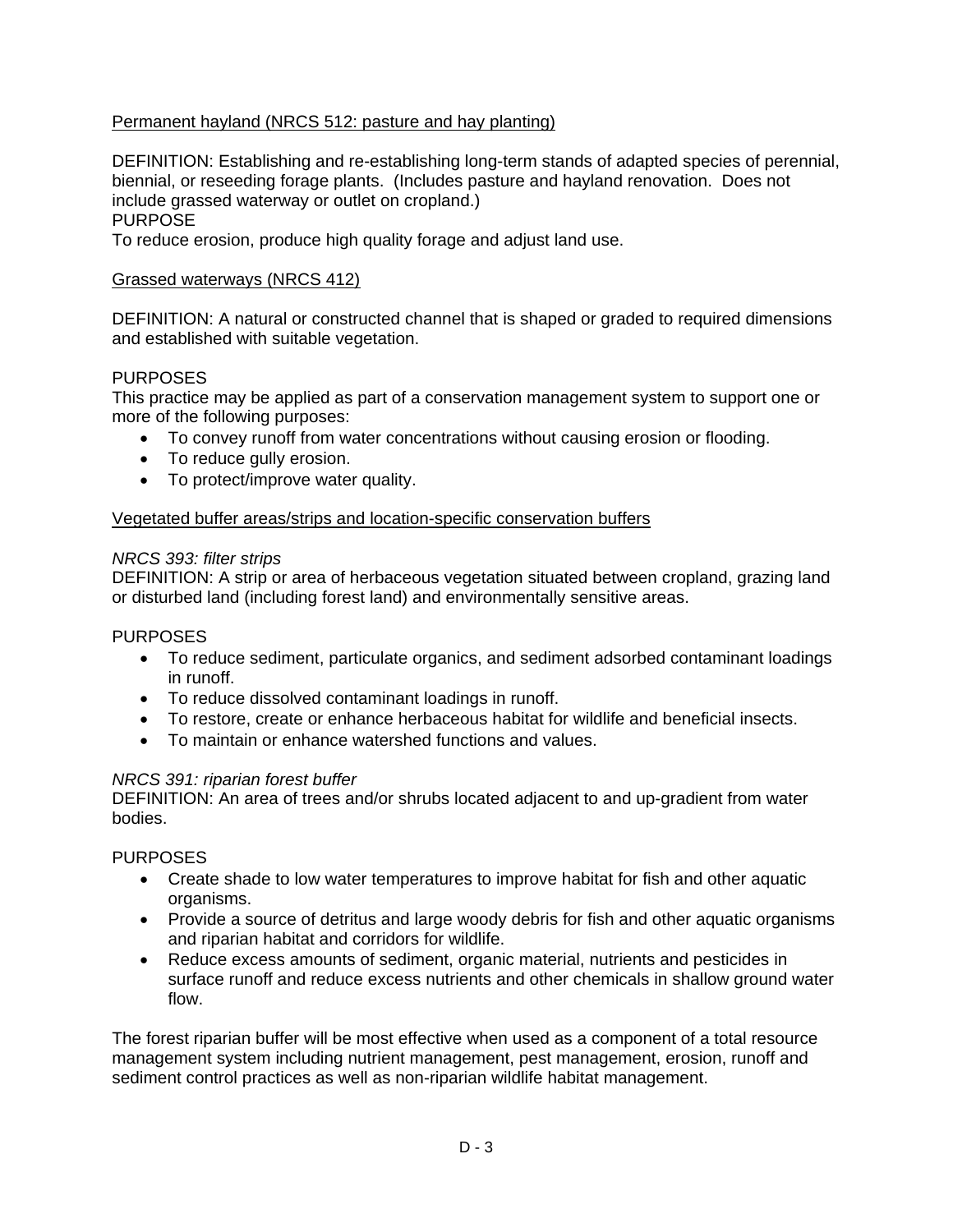## Wetlands

#### *NRCS 656: constructed wetland*

DEFINITION: An artificial ecosystem with hydrophytic vegetation for water treatment.

#### PURPOSE

- For treatment of wastewater and contaminated runoff from agricultural processing, livestock, and aquaculture facilities.
- For improving the quality improvement of storm water runoff or other water flows lacking specific water quality discharge criteria.

#### *NRCS 657: wetland restoration*

DEFINITION: The construction or restoration of a wetland facility to provide the hydrological and biological benefits of a wetland.

SCOPE: This practice applies to structural and nonstructural facilities as needed, to establish or restore wetlands.

#### PURPOSE

 To establish or reestablish wetlands for the benefit of wildlife, to reduce flooding, to provide off-site water quality benefits and to provide ground water recharge of acceptable water quality.

#### *NRCS 658: wetland creation*

DEFINITION: The creation of a wetland on a site that was historically non-wetland.

#### PURPOSE

To create wetland functions and values.

#### *NRCS 659: wetland enhancement*

DEFINITION: The rehabilitation or re-establishment of a degraded wetland, and/or the modification of an existing wetland, which augments specific site conditions for specific species or purposes; possibly at the expense of other functions and other species.

#### PURPOSES

To provide specific wetland conditions to favor specific wetland functions and targeted species by:

- hydrologic enhancement (depth duration and season of inundation, and/or duration and season of soil saturation).
- vegetative enhancement (including the removal of undesired species, and/or seeding or planting of desired species).

## **D.1.2 Nutrients / Agricultural Chemicals**

#### Soil testing

Generally soil testing is included as part of a certified nutrient management plan.

#### *NRCS 590: practice nutrient management*

DEFINITION: Managing the amount, source, placement, form and timing of the application of nutrients and soil amendments.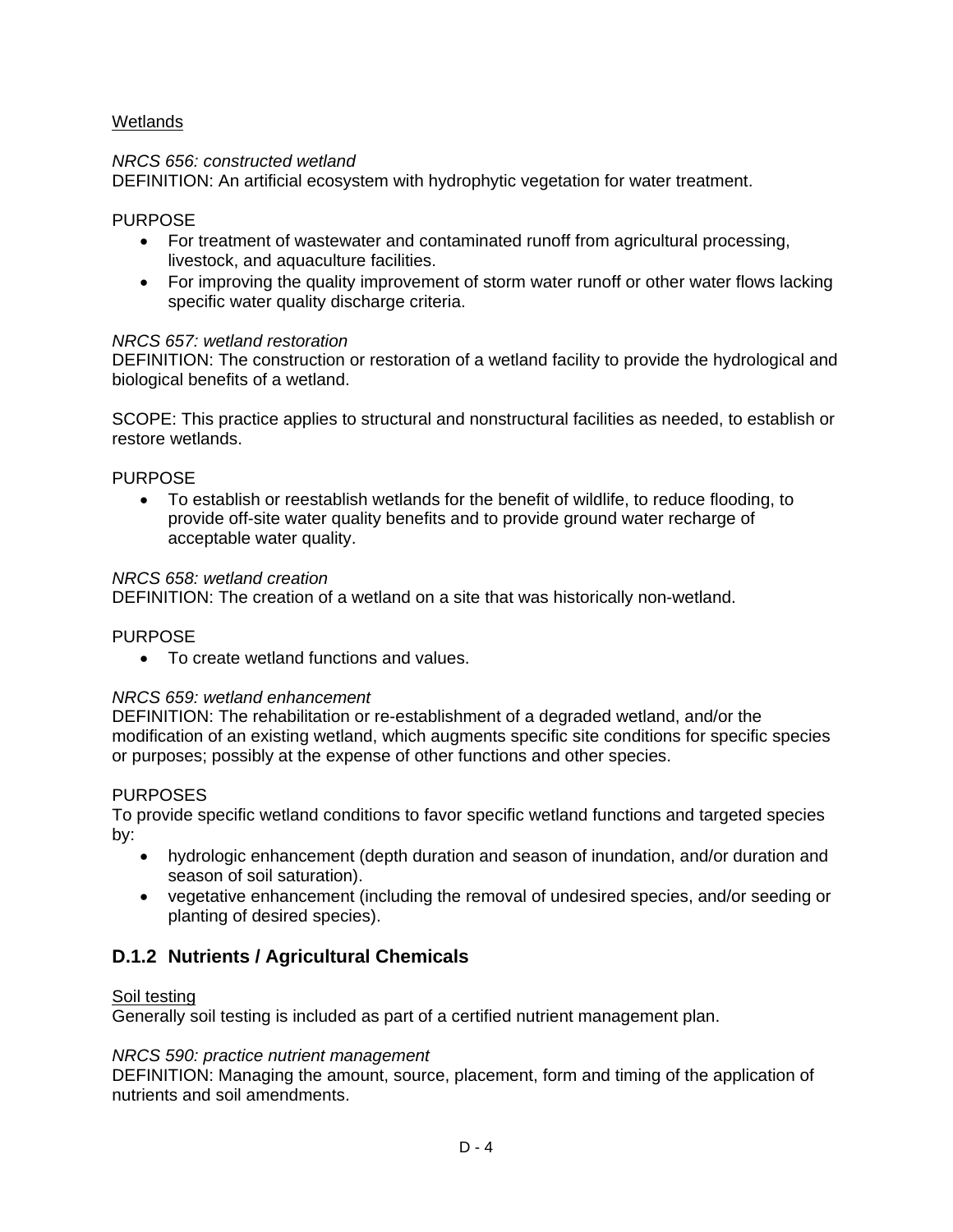## PURPOSES

- To budget and supply nutrients for plant production.
- To properly utilize manure or organic by-products as a plant nutrient source.
- To minimize agricultural nonpoint source pollution of surface and ground water resources.
- To maintain or improve the physical, chemical and biological condition of soil.

### Nitrogen reduction practices

Generally nitrogen reduction is included as part of a certified nutrient management plan (see NRCS practice 590 above).

#### Nutrient management (NRCS 590)

See description of NRCS 590 above under "Soil Testing."

## **D.1.3 Drainage**

#### Install sinkhole stabilization structures (NRCS 527: sinkhole and sinkhole area treatment)

DEFINITION: The treatment of sinkholes and/or sinkhole areas to reduce contamination of ground water resources and/or improve farm safety.

## PURPOSES

This practice may be applied as part of a conservation management system to support one or more of the following purposes:

- Improve water quality.
- Improve farm safety.

Controlled drainage system (NRCS 587: structure for water control) See description of drainage water management (below).

#### Drainage water management (NRCS 554)

DEFINITION: Control of water surface elevations and discharge from surface and subsurface drainage systems.

## PURPOSES

- Improve water quality.
- Improve the soil environment for vegetative growth.
- Reduce the rate of oxidation of organic soils.
- Prevent wind erosion.
- Enable seasonal shallow flooding.
- Prevent discharge of manure or nutrient laden water carried through subsurface drainage into waters of the State.

#### Construct overwide ditch (currently no NRCS practice established)

DEFINITION: Ditches are open channel conveyances used to provide outlets for surface and sub-surface drainage and to expedite downstream flow. An overwide ditch is a modified version of the traditional ditch in which the primary purpose is to develop and/or enhance floodplain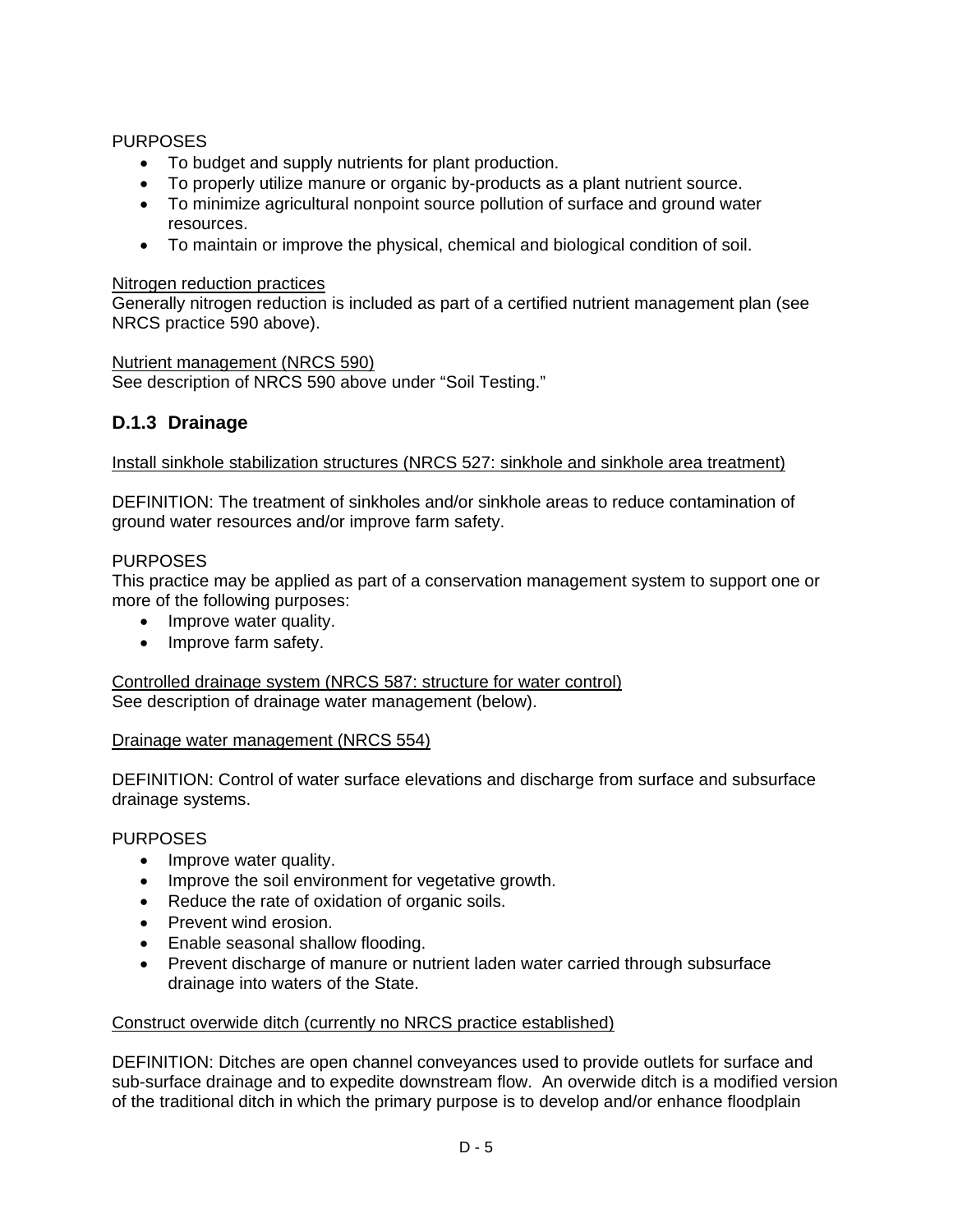functions that are otherwise absent in drainage ditches. This is accomplished when the ditch is constructed or modified to be much wider than necessary to accommodate the typical design flow. This additional width is needed for sediment deposition that leads to the formation of small floodplain-like features termed benches.

### PURPOSES

- Reduce stream power and channel erosion.
- Store sediment.
- Reduce need for more rigorous channel/riparian maintenance.
- Improve water quality.
- Improve flow conditions and habitat quality.

#### Construct 2-stage channel (currently no NRCS practice established)

DEFINITION: Ditches are open channel conveyances used to provide outlets for surface and sub-surface drainage and to expedite downstream flow. A two-stage ditch is a modified version of the traditional ditch in which the primary purpose is to provide floodplain functions that are otherwise absent in drainage ditches. This is accomplished by constructing a much wider channel than necessary to accommodate the typical design flow. Additionally, low benches that act like floodplains are also constructed. The primary difference between an overwide ditch and a two-stage ditch is that the overwide uses elements of self-design (*i.e.*, benches build themselves) while the two-stage is initially constructed with the benches. Overwide ditches may be more generally preferred to constructed two-stage ditches because performance in sequestering upland sediment loading and nutrient processing may be superior. Additionally, the use of self-design principles typically reduces the risk of failure or ineffectiveness of the system's performance.

#### PURPOSES

- Reduce stream power and channel erosion.
- Store sediment.
- Reduce need for more rigorous channel/riparian maintenance.
- Improve water quality.
- Improve flow conditions and habitat quality.

## **D.1.4 Livestock**

#### Prescribed grazing practices

*NRCS 528A: prescribed grazing (also referred to as conservation grazing)*  DEFINITION: Managing the harvest of vegetation with grazing and/or browsing animals.

## PURPOSES

This practice may be applied as a part of conservation management system to achieve one or more of the following:

- Improve or maintain desired species composition and vigor of plant communities.
- Improve or maintain quantity and quality of forage for grazing and browsing animals' health and productivity.
- Improve or maintain surface and/or subsurface water quality and quantity.
- Improve or maintain riparian and watershed function.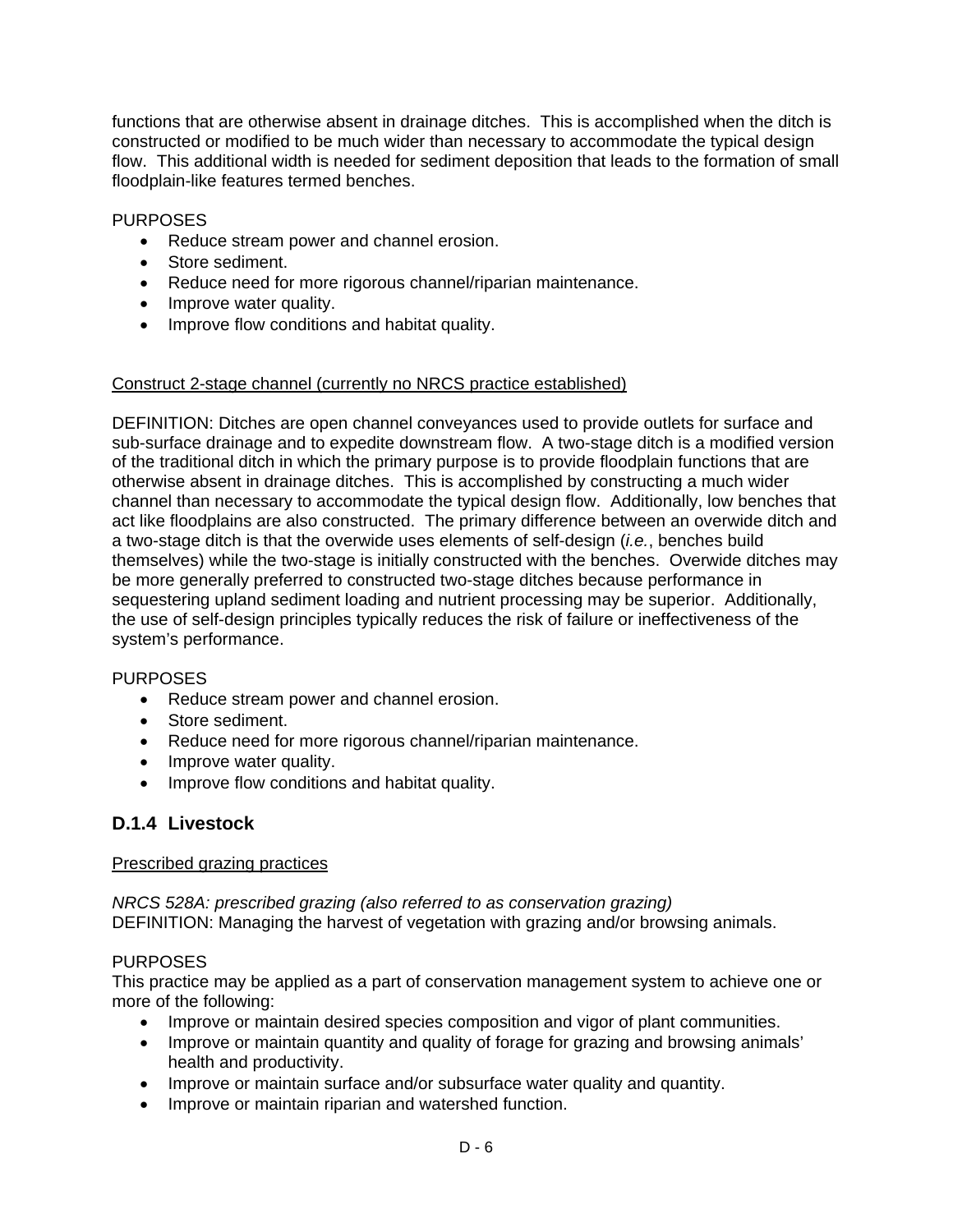- Reduce accelerated soil erosion, and maintain or improve soil condition.
- Improve or maintain the quantity and quality of food and/or cover available for wildlife.
- Manage fine fuel loads to achieve desired conditions.

#### Livestock exclusion fencing (NRCS 382)

DEFINITION: A constructed barrier to animals or people.

#### PURPOSES

This practice facilitates the accomplishment of conservation objectives by providing a means to control movement of animals and people, including vehicles. It includes:

- exclude livestock from areas that should be protected from grazing.
- control livestock where permanent fencing is installed as a component of a rotational grazing system.
- confine livestock on an area.
- control domestic livestock while permitting wildlife movement.
- regulate access to areas by people, to prevent trespassing, or for purposes of safety.

#### Livestock crossings (NRCS 578: stream crossing)

DEFINITION: A stabilized area or structure constructed across a stream to provide a travel way for people, livestock, equipment, or vehicles.

#### PURPOSES

- Improve water quality by reducing sediment, nutrient, organic, and inorganic loading of the stream.
- Reduce streambank and streambed erosion.
- Provide crossing for access to another land unit.

#### Alternative water supplies (NRCS 614: watering facility)

DEFINITION: A device (tank, trough, or other watertight container) for providing animal access to water.

#### PURPOSES

To provide watering facilities for livestock and/or wildlife at selected locations in order to:

- Protect and enhance vegetative cover through proper distribution of grazing.
- Provide erosion control through better grassland management.
- Protect streams, ponds and water supplies from contamination by providing alternative access to water.
- Provide improved watering places to increase the range or improve the habitat of wildlife.

#### Livestock access lanes (NRCS 560: access road)

DEFINITION: A roadway constructed as part of a conservation plan.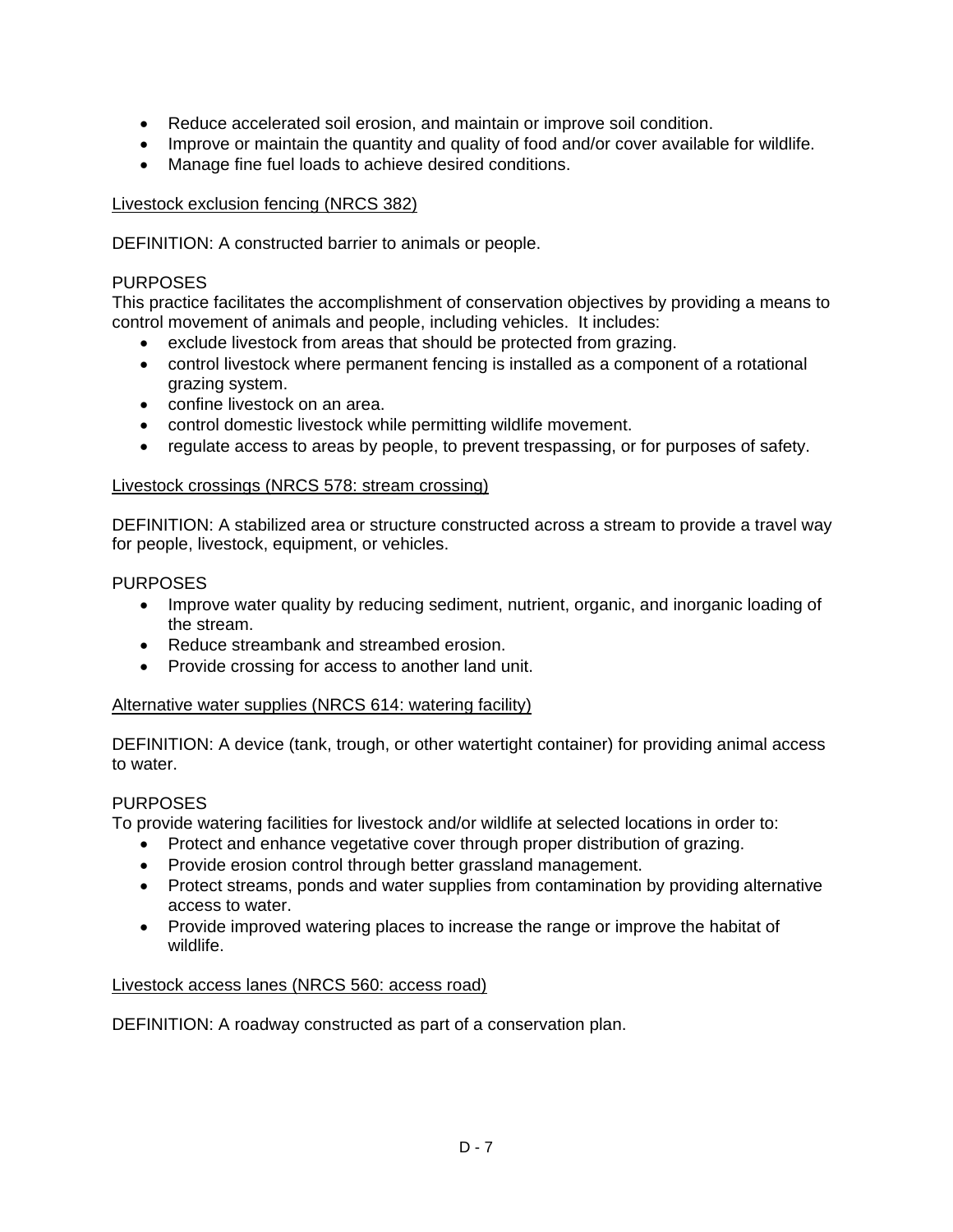## PURPOSE

To provide a fixed route of travel for moving livestock, produce, equipment, and supplies; and to provide access for proper operation, maintenance, and management of livestock or conservation enterprises while controlling runoff to prevent erosion or improve water quality.

## **D.1.5 Manure**

### Implement manure management practices (NRCS 633: waste utilization)

DEFINITION: Using agricultural wastes such as manure and wastewater or other organic residues.

#### PURPOSES

- Protect water quality.
- Provide fertility for crop, forage, fiber production.
- To provide nutrients for the production of forest products.
- Improve or maintain soil structure.
- Provide feedstock for livestock.
- Provide a source of energy.

#### Animal waste storage structures (NRCS 313: waste storage facility)

DEFINITION: An impoundment made by constructing an embankment and/or excavating a pit, or by fabricating a manmade structure.

#### PURPOSE

To store or settle agricultural by-products in order to maximize their use as soil amendments in an environmentally safe manner.

#### Manure transfer practices (NRCS 634)

DEFINITION: A manure conveyance system using structures, conduits, or equipment.

#### PURPOSE

To transfer animal manure (bedding material, spilled feed, process and wash water, and other residues associated with animal production may be included) through a hopper or reception pit, a pump (if applicable), a conduit, or hauling equipment to:

- A manure storage/treatment facility.
- A loading area.
- Agricultural land for final utilization.

#### Grass manure spreading strips (NRCS 635: wastewater treatment strip)

DEFINITION: Conservation Cover is a component of an agricultural waste management system, consisting of an area of permanent vegetation used for agricultural wastewater treatment.

#### PURPOSE

To improve water quality by reducing loading of nutrients, organics, pathogens, and other contaminants associated with animal manure and other contaminated runoff and process generated water from livestock, poultry, and other agricultural operations.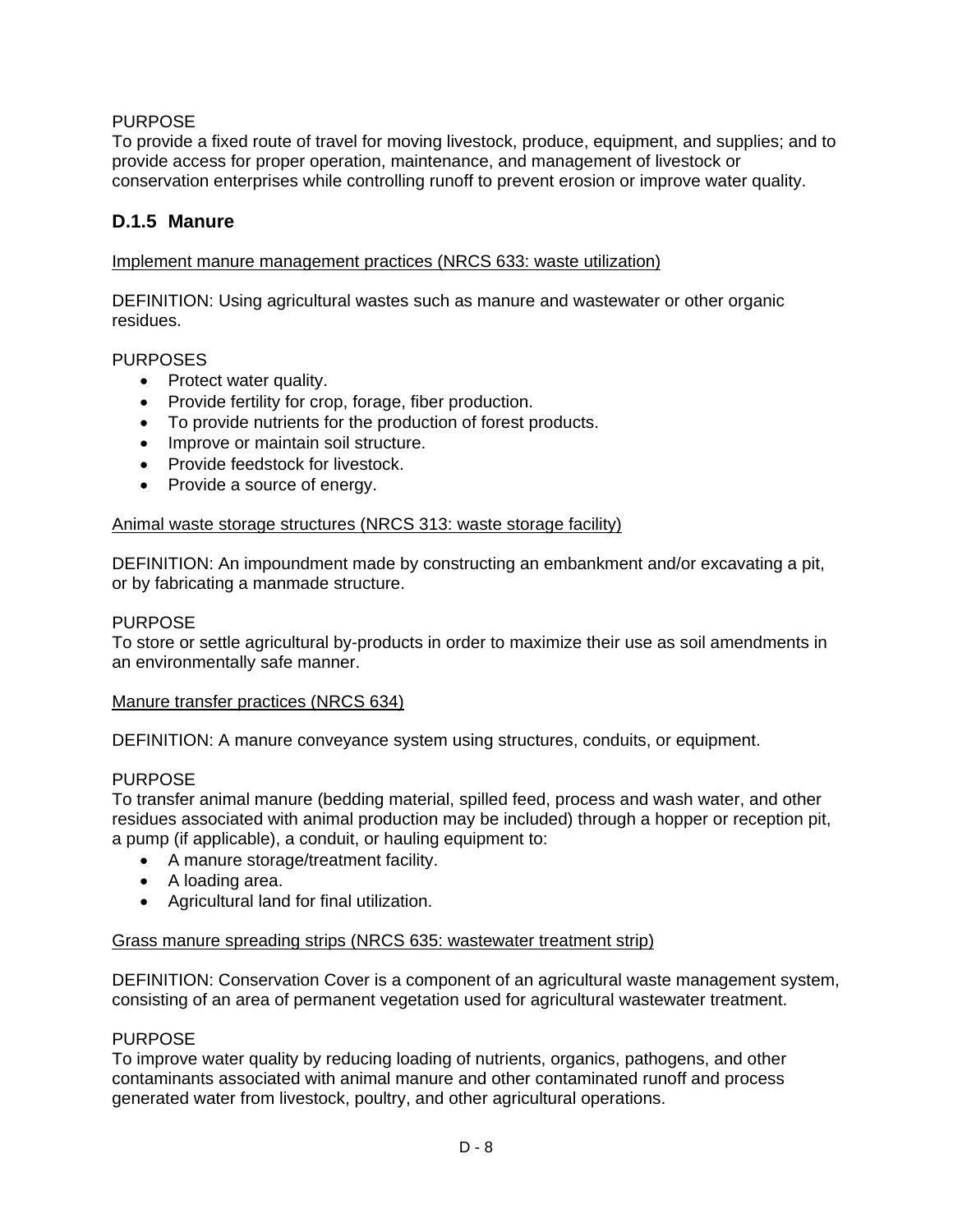## **D.1.6 Miscellaneous Infrastructure and Management**

## Install chemical mixing pads (NRCS 702: agrichemical handling facility)

DEFINITION: The Agrichemical Handling Facility (AHF) is a permanent structure providing an environmentally safe area for storage, handling and mixing of on-farm liquid agrichemicals, such as fertilizers and pesticides.

## PURPOSE

To protect the environment by containing, collecting and storing on-farm agrichemicals during mixing, loading, unloading and rinsing operations.

#### Install heavy use feeding pads (NRCS 561: heavy use area protection)

DEFINITION: Protecting heavily used areas by establishing vegetative cover, by surfacing with suitable materials, or by installing needed structures. This standard also includes protecting areas used for livestock feeding and watering, loafing, exercising, or confinement by surfacing with suitable materials, and installing control structures, if necessary.

## **PURPOSE**

This practice may be used as a part of a conservation management system to support one or more of the following resource concerns.

- Improve soil quality.
- Reduce soil erosion.
- Improve water quantity and quality.
- Stabilize pastures, feeding areas, loafing areas, exercise corrals, livestock traffic lanes or facility areas frequently or intensely used by livestock.
- Improve air quality.
- Improve aesthetics.

#### Install erosion & sediment control structures (NRCS 350: sediment basin)

DEFINITION: A basin constructed to collect and store debris or sediment.

#### PURPOSES

- To preserve the capacity of reservoirs, ditches, canals, diversions, waterways and streams.
- To prevent undesirable deposition on bottom lands and developed areas.
- To trap sediment originating from construction sites.
- To reduce or abate pollution by providing basins for deposition and storage of silt, sand, gravel, stone, agricultural wastes and other detritus.

#### Install roof water management practices (NRCS 558)

DEFINITION: Structures that collect, control, and transport precipitation from roofs.

#### PURPOSES

This practice may be applied as a part of a resource management system to support one or more of the following purposes: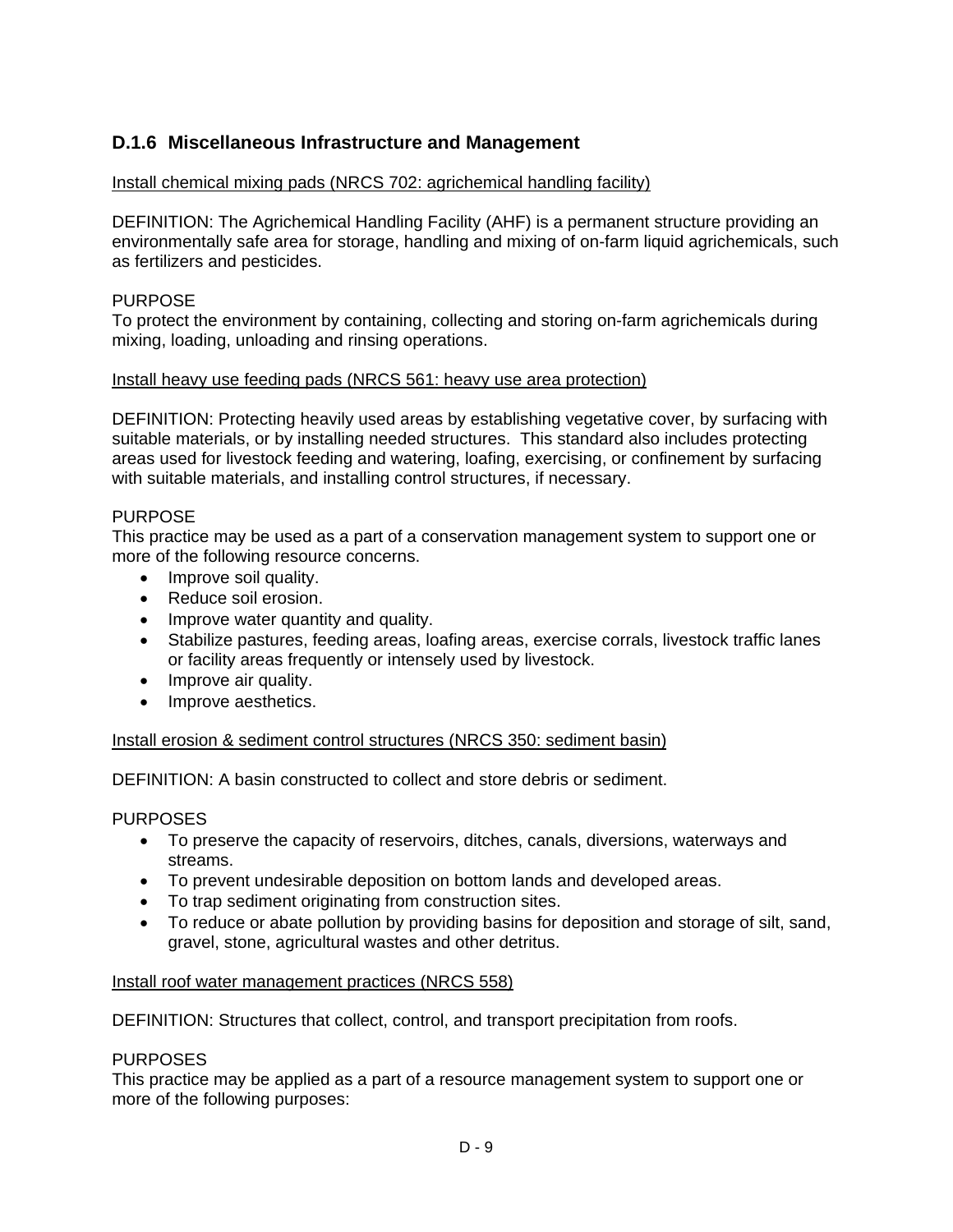- Improve water quality.
- Reduce soil erosion.
- Increase infiltration.
- Protect structures.
- Increase water quantity.

#### Install milkhouse waste treatment practices (NRCS 591: amendments for treatment of agricultural waste)

DEFINITION: Treatment of manure, process wastewater, storm water runoff from lots or other high intensity areas, and other wastes, with chemical or biological additives.

#### PURPOSES

To alter the physical and/or chemical characteristics of the waste stream to facilitate the implementation of a waste management system to:

- Improve or protect air quality.
- Improve or protect water quality.
- Improve or protect animal health.
- Alter the consistency of the waste stream to facilitate implementation of a waste management system.

#### Develop whole farm management plans (NRCS-NEDC-000019: Conservation Planning)

DEFINITION: Apply the current NRCS conservation planning policy, the procedures and guidelines in the National Planning Procedures Handbook, the supporting technology and tools to carry out the planning process, and the locally-led concept for managing farmland.

PURPOSE: Assist clients in developing complete, comprehensive, conservation plans considering all of the resources (soil, water, air, plants, and animals) and the human concerns (economic and social) so as to make decisions that result in conservation plans that protect, conserve, and enhance the resources.

## **D.1.7 BMP Effectiveness**

| Potential effectiveness of various best management practices applicable |  |  |
|-------------------------------------------------------------------------|--|--|
|                                                                         |  |  |

| <b>BMP</b>                            | <b>Description and Removal</b><br><b>Mechanism</b>                                                                                                                                                                               | <b>Estimated Removal Rate</b>                                                |                                      |                                                                    |              |
|---------------------------------------|----------------------------------------------------------------------------------------------------------------------------------------------------------------------------------------------------------------------------------|------------------------------------------------------------------------------|--------------------------------------|--------------------------------------------------------------------|--------------|
|                                       |                                                                                                                                                                                                                                  | Sediment/<br><b>TSS</b>                                                      | <b>TN</b>                            | ТP                                                                 | <b>Fecal</b> |
| <b>Nutrient</b><br>management<br>plan | Site specific guidance on<br>appropriate fertilization rates,<br>methods of application, and<br>timing. Appropriate application<br>rates for optimized crop yield<br>reduce loading from excessive<br>nutrient application.      | Minimal                                                                      | Minimal based<br>on SWAT<br>modeling | Approximately<br>20 percent<br>based on<br><b>SWAT</b><br>modeling | Minimal      |
| Conservation<br>tillage               | Reduced tillage practice with a<br>minimum of 30 percent cover<br>of crop residuals. Reduces<br>erosion rates and phosphorus<br>losses. Increases soil quality<br>by providing organic material<br>and nutrient supplementation. | 75 to 88<br>percent<br>reduction in<br>soil loss rates<br>1; 2, respectively | Minimal based<br>on SWAT<br>modeling | 30 to 40<br>percent based<br>on SWAT<br>modeling                   | Minimal      |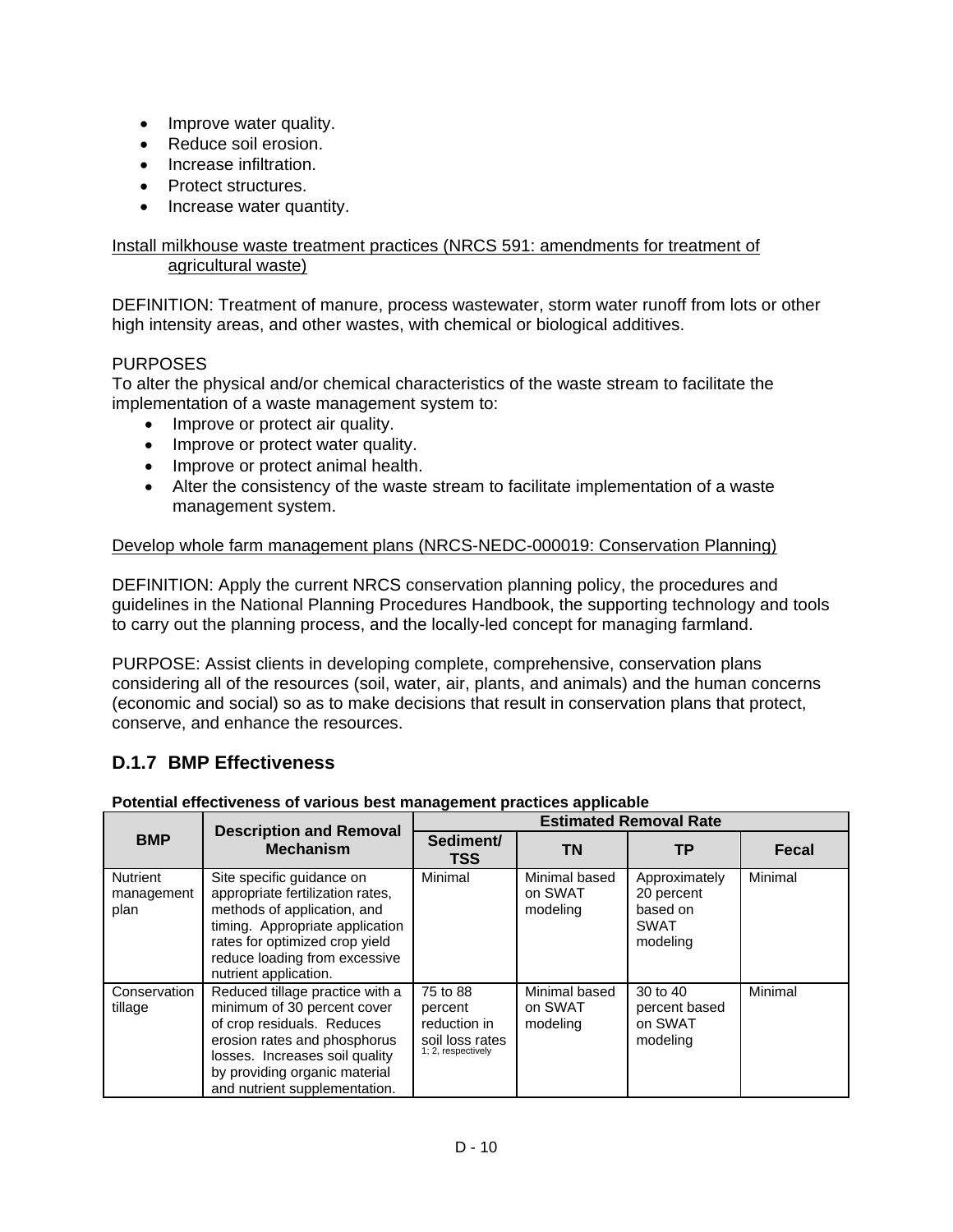| <b>BMP</b>                                                    | <b>Description and Removal</b><br><b>Mechanism</b>                                                                                                                                                                                                                                                                                                                                                                                                                                               | <b>Estimated Removal Rate</b>                                                                                                                  |                                                                                                               |                                                                                    |                                                                                                                                |
|---------------------------------------------------------------|--------------------------------------------------------------------------------------------------------------------------------------------------------------------------------------------------------------------------------------------------------------------------------------------------------------------------------------------------------------------------------------------------------------------------------------------------------------------------------------------------|------------------------------------------------------------------------------------------------------------------------------------------------|---------------------------------------------------------------------------------------------------------------|------------------------------------------------------------------------------------|--------------------------------------------------------------------------------------------------------------------------------|
|                                                               |                                                                                                                                                                                                                                                                                                                                                                                                                                                                                                  | Sediment/<br><b>TSS</b>                                                                                                                        | <b>TN</b>                                                                                                     | <b>TP</b>                                                                          | <b>Fecal</b>                                                                                                                   |
| Manure<br>composting                                          | Composting is the biological<br>decomposition and<br>stabilization of organic<br>material. The process<br>produces heat that, in turn,<br>produces a final product that is<br>stable, free of pathogens and<br>viable plant seeds, and can be<br>beneficially applied to the land.                                                                                                                                                                                                               | Application of<br>composted<br>manure<br>improves soil<br>infiltration<br>and reduces<br>sediment loss<br>by 68 percent                        | 30 to 75<br>percent due to<br>volatization<br>that occurs<br>during storage                                   | Minimal                                                                            | Reductions of<br>up to 99% in<br>fecal coliform<br>concentrations<br>have resulted<br>from<br>composted<br>manure <sup>4</sup> |
| Providing<br>alternative<br>sources of<br>water for<br>cattle | Providing water sources for<br>cattle away from streams.<br>Reduces streambank<br>trampling and deposition of<br>fecal matter in the stream.                                                                                                                                                                                                                                                                                                                                                     | 90 percent<br>reduction in<br>direct<br>deposition of<br>fecal matter <sup>1</sup>                                                             | 90 percent<br>reduction in<br>direct<br>deposition of<br>fecal matter <sup>1</sup>                            | 90 percent<br>reduction in<br>direct<br>deposition of<br>fecal matter <sup>1</sup> | 90 percent<br>reduction in<br>direct<br>deposition of<br>fecal matter <sup>1</sup>                                             |
| Cattle<br>exclusion<br>from streams                           | Placement of fencing between<br>the cattle grazing area and<br>stream channel. Reduces<br>streambank trampling and<br>deposition of fecal matter in<br>the stream.                                                                                                                                                                                                                                                                                                                               | Theoretically,<br>100 percent<br>reduction in<br>direct<br>deposition of<br>fecal matter                                                       | 15 percent<br>reduction in<br>nitrogen<br>loading $1$                                                         | 15 percent<br>reduction in<br>phosphorus<br>loading $1$                            | Theoretically,<br>100 percent<br>reduction in<br>direct<br>deposition of<br>fecal matter                                       |
| Grazing land<br>protection                                    | Use of cover crop or rotational<br>grazing patterns to maximize<br>ground cover and reduce soil<br>compaction.                                                                                                                                                                                                                                                                                                                                                                                   | 88 percent<br>reduction in<br>sediment<br>loading<br>assuming<br>increased<br>ground cover<br>from 60<br>percent to 95<br>percent <sup>5</sup> | 60 percent<br>reduction in<br>nitrogen<br>loading $1$                                                         | 49 to 60<br>percent<br>reduction in<br>phosphorus<br>loading $1$                   | 29 to 46<br>percent<br>reduction in<br>fecal coliform<br>loading $1$                                                           |
| Precision<br>feeding                                          | Feeding strategies designed to<br>reduce nitrogen (N) and<br>phosphorus (P) losses include<br>more precise diet formulation,<br>enhancing the digestibility of<br>feed ingredients, genetic<br>enhancement of cereal grains<br>and other ingredients resulting<br>in increased feed digestibility,<br>and improved quality control.                                                                                                                                                              | Minimal                                                                                                                                        | 20 to 30<br>percent<br>reduction in<br>nitrogen<br>loading <sup>6</sup>                                       | 20 to 30<br>percent<br>reduction in<br>phosphorus<br>loading <sup>6</sup>          | Not Available                                                                                                                  |
| Controlled<br>drainage                                        | This practice involves placing<br>simple water control structures<br>at various locations in the tiling<br>system to raise the water<br>elevation. Decreases in nitrate<br>losses have been attributed<br>primarily to reductions in the<br>volume of water drained and,<br>to a somewhat lesser extent,<br>by increased denitrification in<br>the soil. If managed properly,<br>controlled drainage has the<br>potential to improve crop yields<br>by making more water<br>available to plants. | Minimal                                                                                                                                        | 40 to 50<br>percent<br>reduction in<br>nitrogen<br>loading<br>compared to<br>conventionally<br>drained fields | Minimal                                                                            | Minimal                                                                                                                        |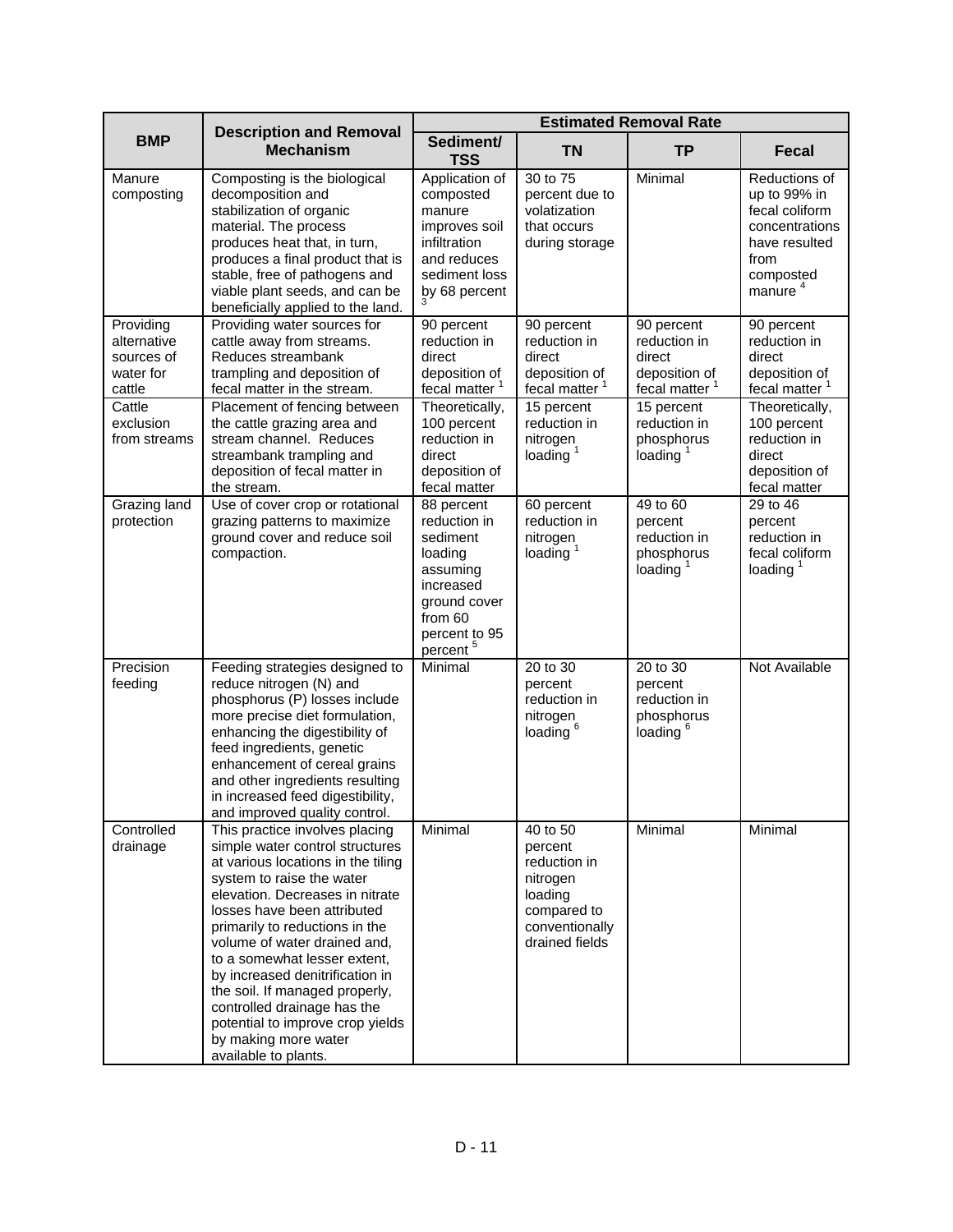| <b>BMP</b>                                                    | <b>Description and Removal</b><br><b>Mechanism</b>                                                                                                                                                                                                                                                                      | <b>Estimated Removal Rate</b>                                                                                     |                                                                                                              |                                                                                                                        |                                                                                                                 |
|---------------------------------------------------------------|-------------------------------------------------------------------------------------------------------------------------------------------------------------------------------------------------------------------------------------------------------------------------------------------------------------------------|-------------------------------------------------------------------------------------------------------------------|--------------------------------------------------------------------------------------------------------------|------------------------------------------------------------------------------------------------------------------------|-----------------------------------------------------------------------------------------------------------------|
|                                                               |                                                                                                                                                                                                                                                                                                                         | Sediment/<br><b>TSS</b>                                                                                           | <b>TN</b>                                                                                                    | <b>TP</b>                                                                                                              | <b>Fecal</b>                                                                                                    |
| Cover crop                                                    | Use of ground cover plants on<br>fallow fields. Reduces erosion,<br>provides organic materials and<br>nutrients to soil matrix,<br>reduces nutrient losses,<br>suppresses weeds, and<br>controls insects.                                                                                                               | 88 percent<br>reduction in<br>soil erosion <sup>3</sup>                                                           | 30 percent<br>reduction in<br>nitrogen<br>loading rates <sup>5</sup>                                         | 70 to 85<br>percent<br>removal of total<br>phosphorus <sup>3</sup>                                                     | Variable                                                                                                        |
| <b>Filter strips</b>                                          | Placement of vegetated strips<br>in the path of field drainage to<br>treat sediment and nutrients.                                                                                                                                                                                                                      | 60 to 65<br>percent<br>reduction in<br>sediment <sup>1</sup>                                                      | 70 percent<br>reduction in<br>total nitrogen <sup>1</sup>                                                    | $\sim 65$ percent<br>removal of total<br>phosphorus <sup>7; 8</sup>                                                    | 55 percent<br>reduction in<br>fecal coliform                                                                    |
| Grass<br>swales                                               | A runoff conveyance that<br>provides storage for<br>approximately 24 hours.<br>Removes pollutants by<br>sedimentation and plant<br>uptake. Reduces peak flow<br>velocities and subsequent<br>erosion.                                                                                                                   | 93 percent<br>reduction of<br>TSS $7$                                                                             | 92 percent<br>removal of<br>total nitrogen <sup>7</sup>                                                      | 83 percent<br>removal of total<br>phosphorus <sup>7</sup>                                                              | Minimal                                                                                                         |
| Conservation<br>Easements                                     | Conversion of highly erodible<br>land or land near nutrient<br>sensitive waterbodies to grass<br>or forest cover. Reduces<br>loading rates to natural<br>conditions.                                                                                                                                                    | 98 percent<br>reduction in<br>sediment<br>loading rates                                                           | 92 percent<br>reduction in<br>nitrogen<br>loading rates <sup>5</sup>                                         | 90 percent<br>reduction in<br>phosphorus<br>loading rates <sup>5</sup>                                                 | Variable<br>impacts<br>depending on<br>presence of<br>cattle and<br>wildlife in the<br>area                     |
| Restoration<br>of Riparian<br><b>Buffers</b>                  | Conversion of land adjacent to<br>stream channels to vegetated<br>buffer zones. Removes<br>pollutants by sedimentation<br>and plant uptake. Provides<br>stream bank stability, stream<br>shading, and aesthetic<br>enhancement.                                                                                         | 97 percent<br>removal of<br>sediment<br>from treated<br>area,<br>assuming a<br>90 ft buffer<br>width <sup>9</sup> | 80 percent<br>removal of<br>total nitrogen<br>from treated<br>area,<br>assuming a 90<br>ft buffer width 9    | 78 percent<br>removal of total<br>phosphorus<br>from treated<br>area, assuming<br>a 90 ft buffer<br>width <sup>9</sup> | Variable<br>impacts<br>depending on<br>presence of<br>cattle and<br>wildlife in the<br>area                     |
| Proper use<br>of onsite<br>wastewater<br>disposal<br>systems. | Includes periodic maintenance<br>(e.g., pumping every 3 to 5<br>years) and inspection of all<br>onsite wastewater disposal<br>systems in the watershed.<br>Requires immediate repairs (or<br>replacement) of malfunctioning<br>systems as well as<br>disconnection of direct<br>discharges to tile drainage<br>systems. | Variable<br>depending on<br>the degree<br>and type of<br>failure as well<br>as type of<br>onsite system<br>used   | Variable<br>depending on<br>the degree and<br>type of failure<br>as well as type<br>of onsite<br>system used | Variable<br>depending on<br>the degree and<br>type of failure<br>as well as type<br>of onsite<br>system used           | Variable<br>depending on<br>the degree<br>and type of<br>failure as well<br>as type of<br>onsite system<br>used |

1.U.S. EPA. 2003. National Management Measures to Control Nonpoint Source Pollution from Agriculture. EPA 841-B-03-004, July 2003.

2.USDA. 2004. Illinois Conservation Reserve Enhancement Program, Final, Programmatic Environmental Assessment June 3, 2004. Prepared by the U.S. Department of Agriculture, Farm Service Agency in partnership with the USDA Natural Resources Conservation Service, Illinois Department of Natural Resources, Illinois Department of Agriculture, Illinois Environmental Protection Agency, County Soil and Water Conservation Districts and Association of Illinois Soil and Water Conservation Districts.

3.HRWCI. 2005. Agricultural Phosphorus Management and Water Quality in the Midwest. Heartland Regional Water Coordination Initiative. Iowa State University, Kansas State University, the University of Missouri, the University of Nebraska–Lincoln and the USDA Cooperative State Research, Education and Extension Service.

4.Larney, F. J., L.J. Yanke, J.J. Miller, and T.A. McAllister. 2003. Fate of Coliform Bacteria in Composted Beef Cattle Feedlot Manure. Journal of Environmental Quality. 32:1508-1515 (2003).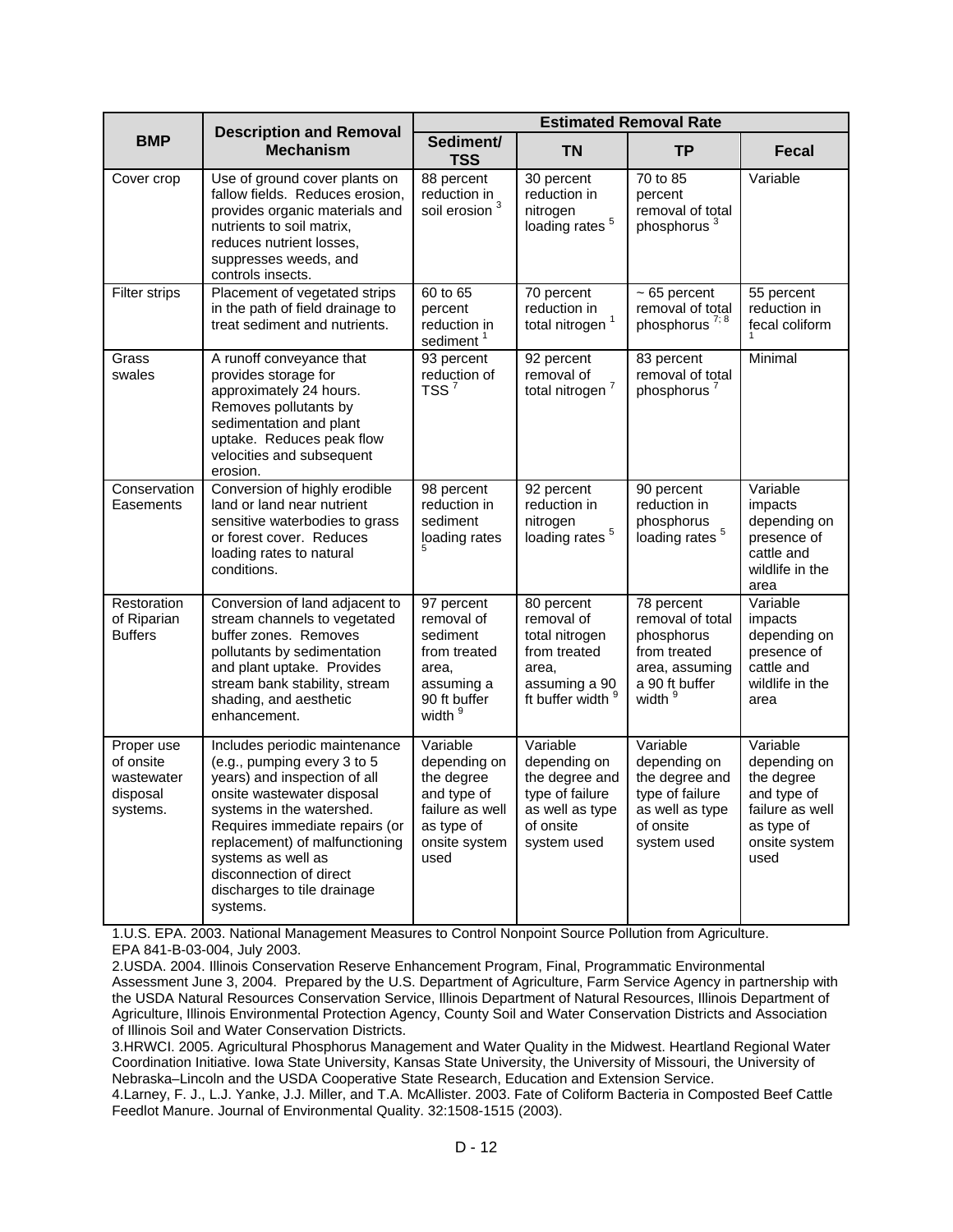5.Haith, D.A., R. Mandel, and R.S. Wu. 1992. GWLF, Generalized Watershed Loading Functions, Version 2.0, User's Manual. Dept. of Agricultural & Biological Engineering, Cornell University, Ithaca, NY.

6.USEPA. 2002. Development Document for the Final Revisions to the National Pollutant Discharge Elimination System Regulation and the Effluent Guidelines for Concentrated Animal Feeding Operations. EPA-821-R-03-001. December 2002.

7.Winer, R. 2000. National Pollutant Removal Performance Database for Stormwater Treatment Practices, 2nd Edition. Center for Watershed Protection. Ellicott City, MD.

8.Kalita, Prasanta. 2000. Vegetative Filter Strips to Reduce Pathogens and Nutrients in Runoff from Livestock Feedlots. Department of Crop Sciences College of Agriculture, Consumer and Environmental Sciences, University of Illinois Extension.

9.NCSU. 2002. Riparian Buffers and Controlled Drainage to Reduce Agricultural Nonpoint Source Pollution. Departments of Soil Science and Biological and Agricultural Engineering, North Carolina Agricultural Research Service, North Carolina State University Raleigh, North Carolina. Technical Bulletin 318, September 2002.

# **D.2 Acid Mine Drainage Abatement**

Active treatment technologies (such as limestone dosing and limestone dumping) address pH problems; however, they traditionally do not address metal precipitants. In addition, active treatments usually require routine operation and maintenance at minimum to restock the neutralizing agent. Passive treatment techniques, on the other hand, are designed to be more self-sufficient and are typically designed for a 20-30 year project life. Examples include anaerobic wetlands and open limestone channels. Unlike active treatments, passive treatments require minimal operation and maintenance and are designed to eliminate precipitating metals in addition to raising pH. General descriptions of remediation technologies are described below.

- Limestone Dosing (Active): A process where limestone is introduced into a stream in regular increments. The limestone particles may be in a large hopper or from a plant-type operation. The doser can be electric or water-driven. Maintenance, weather, regular access, vandalism, and the lack of variability in dosing are concerns. While dosing can be effective treatment for low pH, dosing does not address metal precipitants.
- Limestone Dumping (Active): Similar to limestone dosing where limestone fines are added directly into a stream. Unlike dosing where the limestone is released incrementally, limestone dumping is when an entire truck's worth of limestone is literally dumped into the stream. Additional limestone is dumped after the previous dump has dissolved.
- Anoxic Limestone Drain (ALD) (Passive): An ALD is an adequately-sized buried channel containing limestone that is designed to limit oxygen contact with the mine discharge. An ALD requires relatively low metal concentration and low dissolved oxygen. Typically, an ALD is used in conjunction with aeration and a wetland system of settling ponds to allow for metal precipitation reactions. If the acidity or dissolved oxygen is very high, pretreatment may be provided by a compost wetland to reduce one or both of these parameters.
- Compost or Anaerobic Wetland (Passive): The wetlands are usually 1 to 6 acres in size. Some limestone can be added to the organics. A compost wetland generates alkalinity through a combination of bacterial activity and limestone dissolution. In some cases, an aerobic settling pond may be needed for metal precipitation reactions before the compost wetland.
- Aerobic Wetland (Passive): The wetlands are usually 1 to 6 acres in size. It typically requires pretreatment such as an ALD to raise the pH above 4. Aerobic wetlands are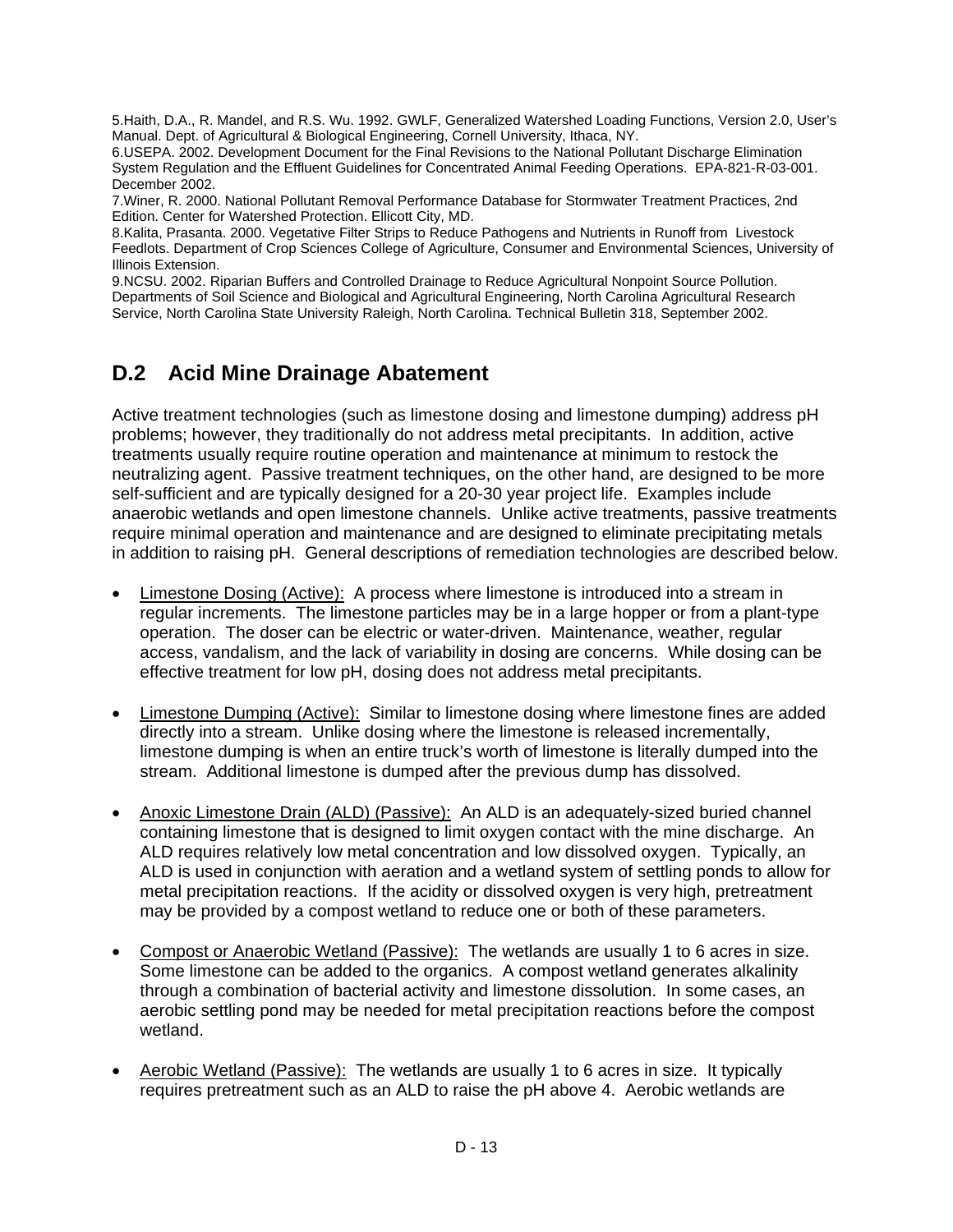typically designed to promote precipitation of iron hydroxide and thus often require periodic dredging.

- Open Limestone Channels (OLC) (Passive): An adequately sized open channel containing large limestone that carries and treats the mine discharge. Sizing takes into account expected armoring (from metal precipitation). The OLC must be on a fairly steep slope (greater than 10 percent) to ensure sufficient amount of oxygen necessary to precipitate metals and to transport the metal precipitates down the channel. An OLC is suited for AMD with high dissolved oxygen and metal concentrations and low pH.
- Successive Alkalinity Producing Systems (APS or SAPS) (Passive) combine the use of an ALD and an anaerobic wetland. Oxygen concentrations are often a design limitation for ALDs. They are generally ineffective where dissolved oxygen (DO) concentrations are greater than 1 or 2 mg/l. In situations where the DO concentrations are above 1 or 2 mg/l, the water can be introduced into a pond. In APS and SAPS, a drainage system is installed in the bottom of the pond. The drainage pipes are overlain by limestone that is then overlain by organic material. Four to eight feet of water are ponded on top of the organic layer. The principle is to introduce the semiaerated water into the pond and cause the water to move down through the organic matter to filter out ferric iron or reduce it by microbial iron reduction to ferrous iron. The reduced water then continues downward into the limestone, picking up additional alkalinity by limestone dissolution. The water then discharges through the drainage system in the bottom of the pond, having a pH of 6.0 and a much higher level of alkalinity in the water. The treated water is then aerated and the metals precipitate in a sedimentation pond, aerobic wetland, or anaerobic wetland.
- Limestone Ponds (LSPs) (Passive): LSPs are a new passive treatment idea in which a pond is constructed at the upwelling of an AMD seep or underground water discharge point. Limestone is placed in the bottom of the pond and the water flows upward through the limestone.
- Limestone Leach Bed (LLB) (Passive): The purpose of these leach beds is to provide alkalinity to fresh water streams upstream of any AMD sources.
- Slag Leach Beds (SLB) (Passive): Steel-making slags are often locally available in large quantities at low cost. When fresh, they have neutralization potentials ranging from 45 to 90 percent. Studies indicate that columns of steel slag maintain constant hydraulic conductivity over time and produce highly alkaline leachate  $(>1,000 \text{ mg/l} \text{ as } CaCO<sub>3</sub>)$ . Steel slag can be used as an alkaline amendment as well as a medium for alkaline recharge trenches. Slags are produced by a number of processes so care is needed to ensure that candidate slags are not prone to leaching metal ions such as Cr, Mn, Ni, or Pb.
- Diversion (Passive): Diverting surface water upstream of AMD sites to decrease the amount of water entering the mined area is highly recommended in acid-producing areas. Channeling surface waters or mine waters to control volume, direction, and contact time can be used to minimize the effects of AMD on receiving streams. The diversion of water from mining areas and from acid-producing materials is an abatement technique used in both surface and underground mines. Surface diversion of runoff involves the construction of drainage ditches to move surface water quickly off the site before infiltration occurs, or to limit its movement into the backfill. The diversion is accomplished either by ditching on the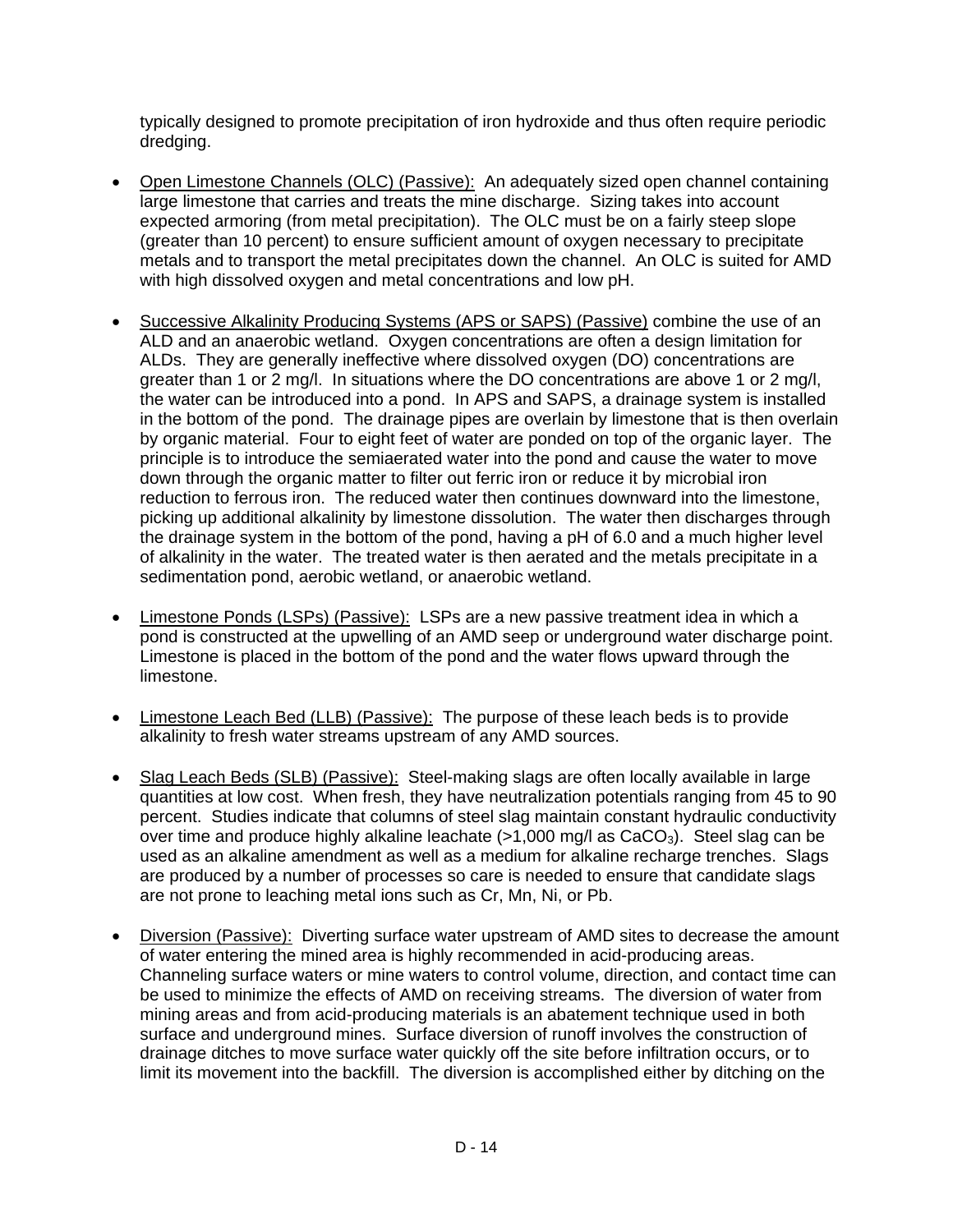uphill side of surface mines or by providing impervious channels for existing surface streams to convey water across the disturbed area.

Alternatively, pyritic material can be placed where it will be rapidly and permanently inundated, thereby preventing or minimizing oxidation of acid-forming materials. Inundation is recommended only where a water table may be reestablished to cover acid-producing materials (such as below drainage deep mines) and has not been recommended for surface mined lands or above drainage deep mines in the mountainous Appalachian United States region. Complete inundation has been used successfully in other areas where acidproducing materials are submerged in lakes or other permanent impoundments. Other methods of water management involve alkaline loading of water upgradient of mined areas to buffer the effects of subsequent acid water, and alkaline loading of the backfill with structured alkaline recharge systems.

- Inundation (Saturation) (Passive): The physical restriction of waters by constructing impoundments within an isolated area of a surface mine has been used to minimize or eliminate AMD. Inundation of acid-producing materials may be a less expensive reclamation technique in some areas than traditional reclamation by backfilling and planting, although the latter are typically required by law. Improvements in the quality of impounded waters flowing from acid areas have not always been the result. While pH has not always shown marked improvement, there has been some reduction in total acid and iron. Even in the less satisfactory cases, the drainage has had a less deleterious effect on downstream water quality than that from unreclaimed areas. The creation of an impoundment in the final cut of a surface mine not only lowers the cost of reclamation, but also has several other advantages. It forms recreation areas, aids in recharging the water table in the local area, and can eliminate or greatly reduce the amount of pollution from AMD and silt. By carefully designing the impoundment size and depth so the body of water formed will cover all acidproducing and carbonaceous materials, and also completely flood any intercepted deep mine workings or auger mining holes, the pyrite oxidation process will be stopped and thus the formation of acid will cease. Field studies have confirmed this action, and have also shown that the resulting impoundment quickly flushes the oxidized acid salts from the contacted area and produces a body of water of near neutral to alkaline quality.
- Underground Mine Sealing (Passive): Deep mine sealing is defined as closure of mine entries, drifts, slopes, shafts, boreholes, barriers, outcrops, subsidence holes, fractures, and other openings into underground mine complexes. Deep mine seals are constructed to achieve one or more functional design goals including (1) eliminate potential access to the abandoned mine works following closure; (2) minimize AMD production by limiting infiltration of air and water into the deep mine; (3) minimize AMD production by maximizing inundation of the mine works; (4) minimize AMD exfiltration through periphery barriers to surface water systems; and (5) develop staged internal mine pools to regulate maximum hydraulic head and pressure.
- Low Head Dams (Passive): The purpose of these low head dams is to aerate the stream and ensure that most, if not all, of the iron in the stream is in the ferric oxidation state. The limestone, or any other non-acid producing rock, used to build these dams should have a diameter no less than 20% of the total stream width.
- Stream Subsidence Closures (Passive): The goal of stream subsidence closure is to restore positive drainage to the stream and reduce AMD generation by preventing contact between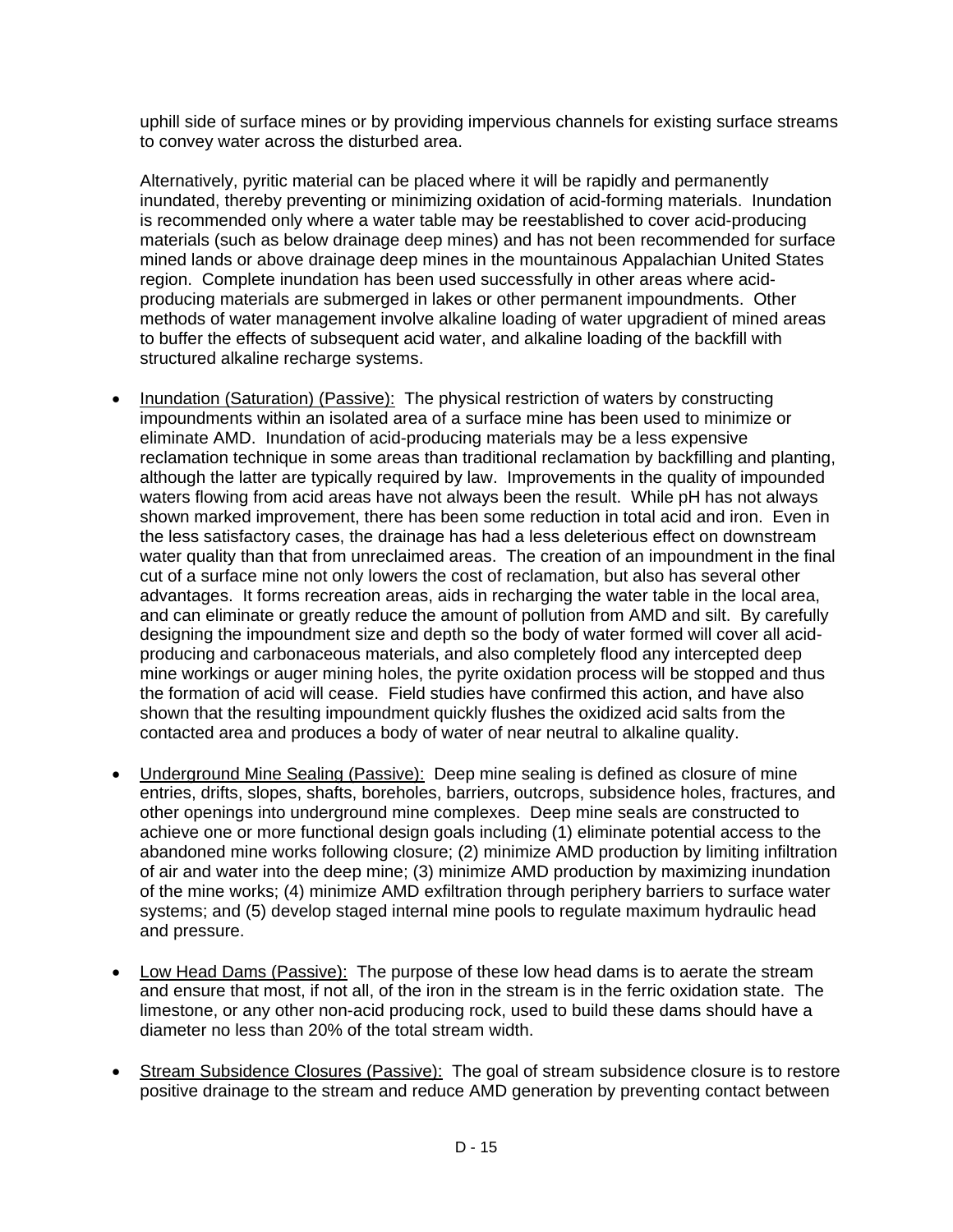stream water and pyritic minerals. Restoring positive drainage to the affected streams will improve the long-term performance of the other AMD treatment systems and should reduce human and animal hazards.

# **D.3 Voluntary Storm Water Best Management Practices**

The Ohio Department of Natural Resources (ODNR) developed a manual to describe in detail storm water practices that result in improved water quality: the *Rainwater and Land Development Manual* (2006 Edition). In many cases, practices listed below or examples of practices under some categories can be explored in more detail in the ODNR Rainwater Manual (http://www.dnr.state.oh.us/tabid/9186/default.aspx#Manual).

## **D.3.1 Planning**

## **Local comprehensive land use plan**

Comprehensive land use planning is specialized planning that deals with how land is used in the planning area. A comprehensive land use plan addresses housing, utilities, transportation, economic growth and agricultural, natural, and cultural resources. It sets goals for development and preservation, helping to promote balanced growth. There are multiple reasons to utilize comprehensive land use planning locally:

- It provides legal justification for zoning laws.
- It helps a community define itself.
- In the face of growth, it can help a community maintain the character or quality of life desired by residents.
- In the face of population decline, it can help a community inventory its assets and serve as a springboard for economic development strategy.
- It gives a community the power to chart its own future.
- It can help leverage federal grant dollars.
- It provides a critical link between land use and water quality.

#### **Local ordinances/resolutions**

A local ordinance is a law enacted by the legislative body of a village or a municipality, and usually found in a municipal code. These laws are enforced locally in addition to state law and federal law. In counties and townships, the equivalent is a resolution. A resolution is a written motion adopted by a deliberative body. The substance of the resolution can be anything that can normally be proposed as a motion. Both ordinances and resolutions can be used locally to plan for future development in ways that will help protect water resources. Possible ordinances/resolutions include: an illicit discharge ordinance and/or home sewage treatment system rules that prevent non-storm water connections to storm sewer systems and surface waters unless covered by an NPDES permit; a construction site ordinance that ensures the use of sediment and erosion controls during construction; a riparian/wetland setback resolution that requires structures and certain land uses be kept back a certain distance from waterbodies in order maintain their function; or post construction storm water ordinances that require runoff treatment for water quality and encourage low impact development techniques or compact development. For further information on these practices and model ordinances, please see Cleveland State University's Countryside Program

(http://urban.csuohio.edu/planningcenter/countryside/) and the Ohio Lake Erie Commission's Balanced Growth Program (http://www.lakeerie.ohio.gov/BalancedGrowth.aspx).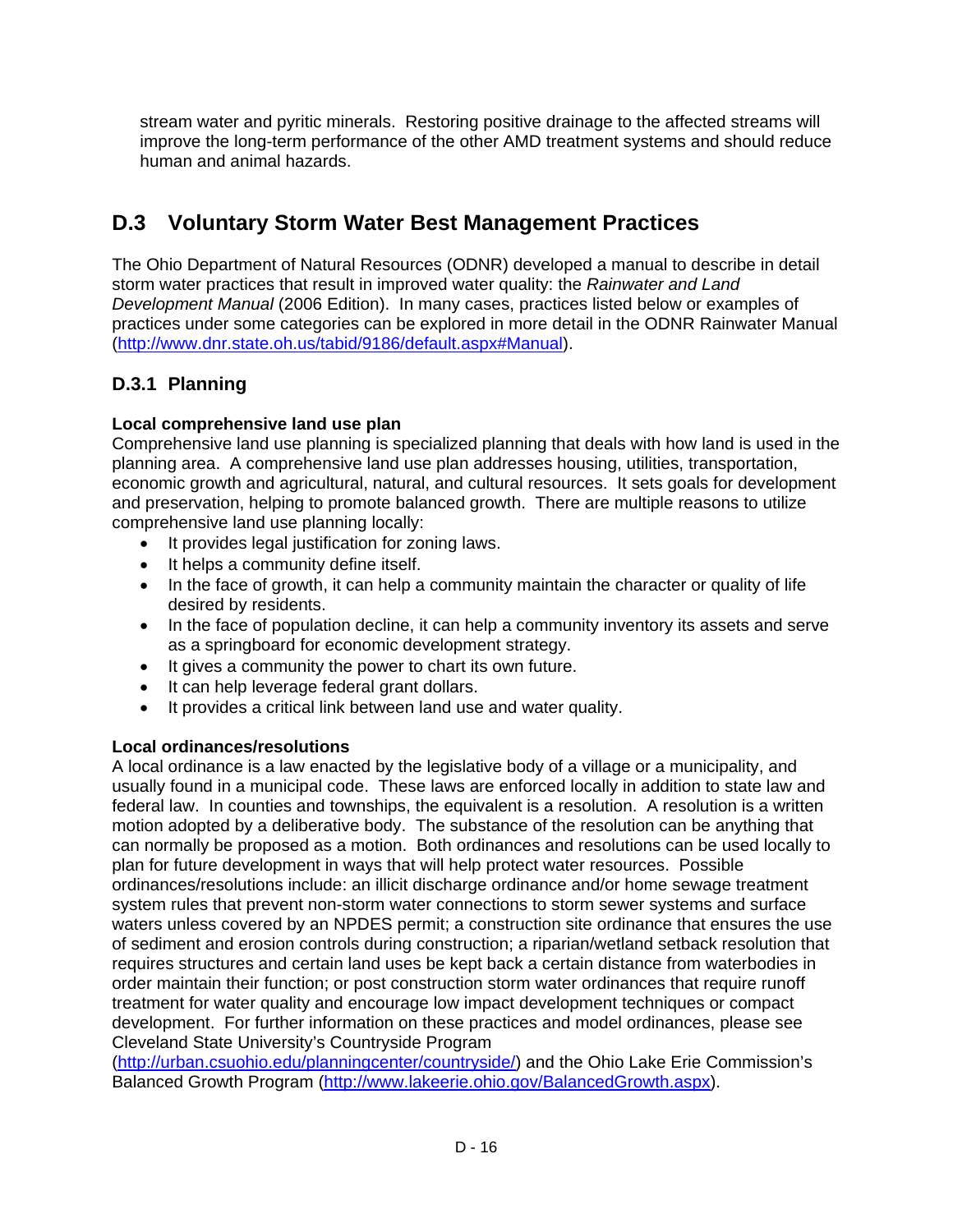## **D.3.2 Construction Practices**

### **Erosion controls**

Erosion controls are practices that prevent the transport of soil by wind or water. Typically they function by providing cover or by slowing the velocity of wind and/or water. Examples may be maintaining riparian areas, phasing earthwork to limit the amount of exposed soil at any given time, applying a temporary cover of mulch, seeding with mulch, installing stone check dams, or installing velocity dissipation devices at storm water outfalls. Information on these and other erosion control practices can be found in ODNR's Rainwater and Land Development Manual.

## **Sediment controls**

Sediment controls are structural (physically engineered and created) controls that remove sediment once it has become suspended in runoff. Typically the removal mechanism is settling, but it may include chemical treatment and/or filtration. Information on specific practices, such as sediment settling ponds, silt fence, filter socks, and inlet protection, and their design can be found in ODNR's Rainwater and Land Development Manual.

#### **Non-sediment controls**

Non-sediment controls prevent or reduce the presence of pollutants other than sediment (e.g., metals, oils, organic/inorganic chemicals) in storm water discharges. They may be structural or non-structural best management practices (BMPs). For construction sites, examples are: secondary containment around fuel tanks and other liquid storage areas, rinse pits to collect and contain concrete rinse water, covered dumpsters, and a strong spill response plan.

## **D.3.3 Post-Construction Storm Water Management Practices**

Post-construction controls are permanent controls that are constructed while a facility is being built. They are installed to perpetually manage pollutants in the runoff that occurs after construction activities cease and the facility assumes its intended land use. They also address impacts to the receiving waters' morphology and hydrology. The goal is to protect the physical, biological, and chemical characteristics of those water resources receiving storm water discharges. This is achieved through the use of treatment and flow/volume management controls.

#### **Treatment controls**

Storm water treatment controls are practices that are designed to remove pollutants from runoff. Often this is accomplished through physical and biological processes. Chemical treatment is also possible but may require an NPDES permit for the discharge. Common controls are: bioretention cells/rain gardens, water quality swales, sand filters, infiltration trenches and hydrodynamic separators. Information on the use of these and other BMPs can be found in ODNR's Rainwater and Land Development Manual.

#### **Flow/volume management controls**

Flow/volume management controls are BMPs that manage runoff frequency, volume, and energy to protect water resources. Runoff flow/volume may be used as a surrogate parameter for some pollutants of interest. In this approach, pollutant reduction is achieved by decreasing the amount of runoff generated and by providing extended detention to reduce downstream erosive energy. Runoff reduction is achieved by reducing the amount of imperviousness, encouraging infiltration and evapotranspiration. Extended detention is provided for the water quality volume generated during each storm. Examples of runoff reduction controls include disconnecting impervious surfaces, maintaining the natural hydrology, using rain barrels,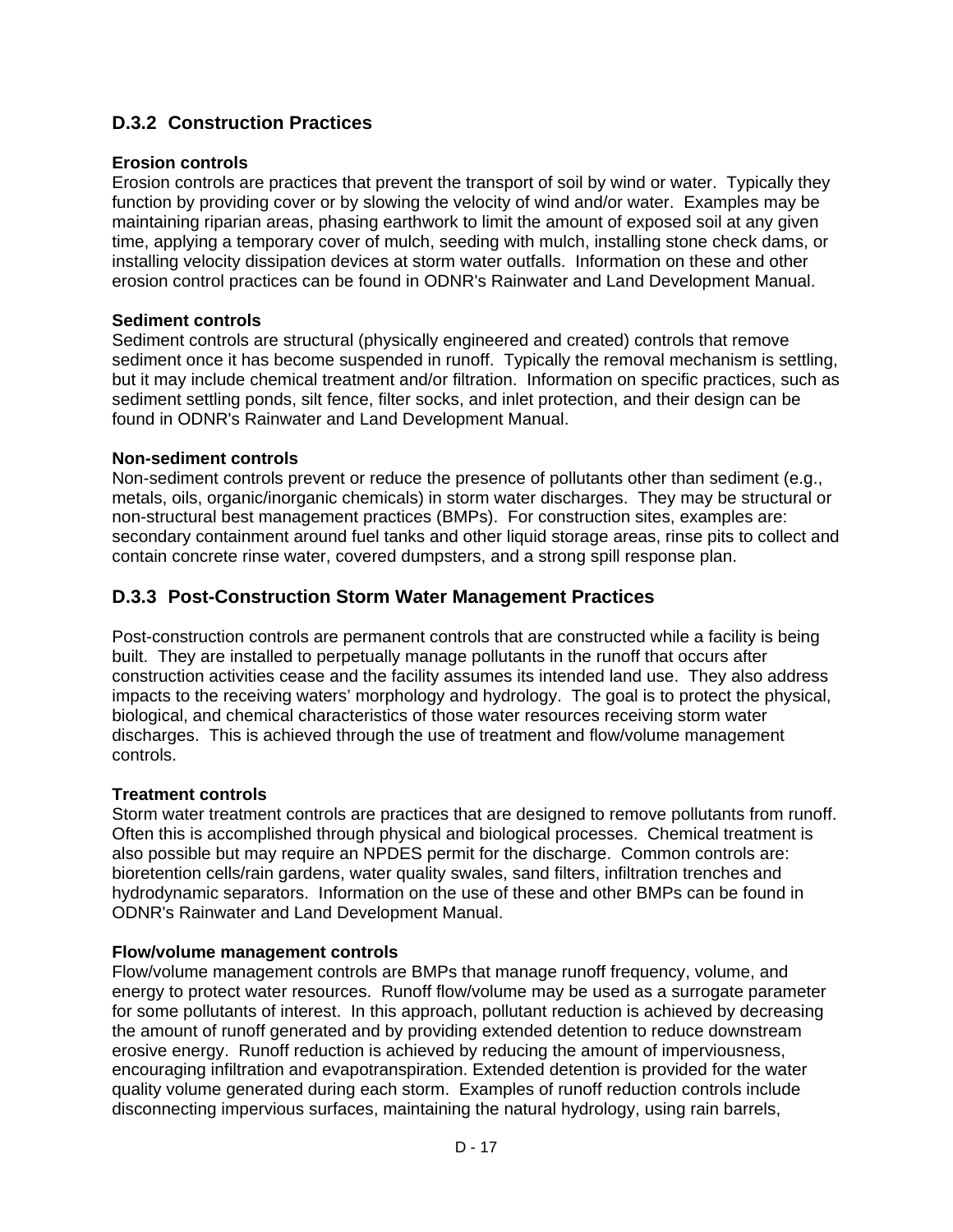encouraging infiltration by directing flow to vegetated areas or infiltration trenches, and providing riparian setbacks. Controls that provide extended detention when designed properly include bioretention cells, water quality swales, and retention ponds with extended detention. Information on the use of these and other BMPs can be found in ODNR's Rainwater and Land Development Manual.

## **D.3.4 Post-Development / Storm Water Retrofit**

Post-development/storm water retrofit controls are permanent improvements made at existing sites where storm water management for water quality purposes is absent or poor. They are installed to manage pollutants in the runoff that occurs while a facility continues its intended land use. Often, there are opportunities to improve water quality at existing facilities. They can be as simple as re-establishing vegetation or a riparian area, adding extended detention to an existing storm water basin, or something a little more elaborate such as making curb cuts and placing a bioretention area in a parking lot island or a cul-de-sac.

## **Erosion controls**

Erosion controls are practices that prevent the transport of soil by wind or water. Typically they function by providing cover or by slowing the velocity of wind and/or water. In the postdevelopment context, examples may be: establishing vegetation on bare areas, installing porous pavement on a dirt parking lot, covering erodible materials, laying stone drive in equipment traffic areas, diverting flow around erodible areas, and using stone aprons or level spreaders at outfalls.

## **Non-sediment controls**

Non-sediment controls prevent or reduce the presence of pollutants other than sediment (e.g., metals, oils, organic/inorganic chemicals) in storm water discharges. They may be structural or non-structural BMPs. Examples include: secondary containment around liquid material storage, covered material/waste storage, dumpster management, a strong spill response plan, a pesticide/fertilizer application plan, good housekeeping and routine maintenance activities.

## **Treatment controls**

Storm water treatment controls are practices that are designed to remove pollutants from runoff. Often this is achieved through physical and biological processes. Chemical treatment is also possible but may require an NPDES permit for the discharge. Common controls are: bioretention cells/rain gardens, water quality swales, retention ponds with extended detention, sand filters, infiltration trenches, and hydrodynamic separators. Many of these practices function to remove sediment as well. Information on the use of these and other BMPs can be found in ODNR's Rainwater and Land Development Manual.

## **Flow/volume management controls**

Flow/volume management controls are BMPs that manage runoff frequency, volume, and energy to protect water resources. Runoff flow/volume may be used as a surrogate parameter for some pollutants of interest. In the flow/volume management approach, pollutant reduction is achieved by decreasing the amount of runoff generated and by providing extended detention to reduce downstream erosive energy. Runoff reduction is accomplished by restoring pervious surfaces, encouraging infiltration and evapotranspiration. Extended detention is provided for the water quality volume generated by each storm. Examples of runoff reduction controls include: disconnecting impervious surfaces, using rain barrels, encouraging infiltration by directing flow to vegetated areas or infiltration trenches, and providing riparian setbacks. Controls that provide extended detention when designed properly include bioretention cells, water quality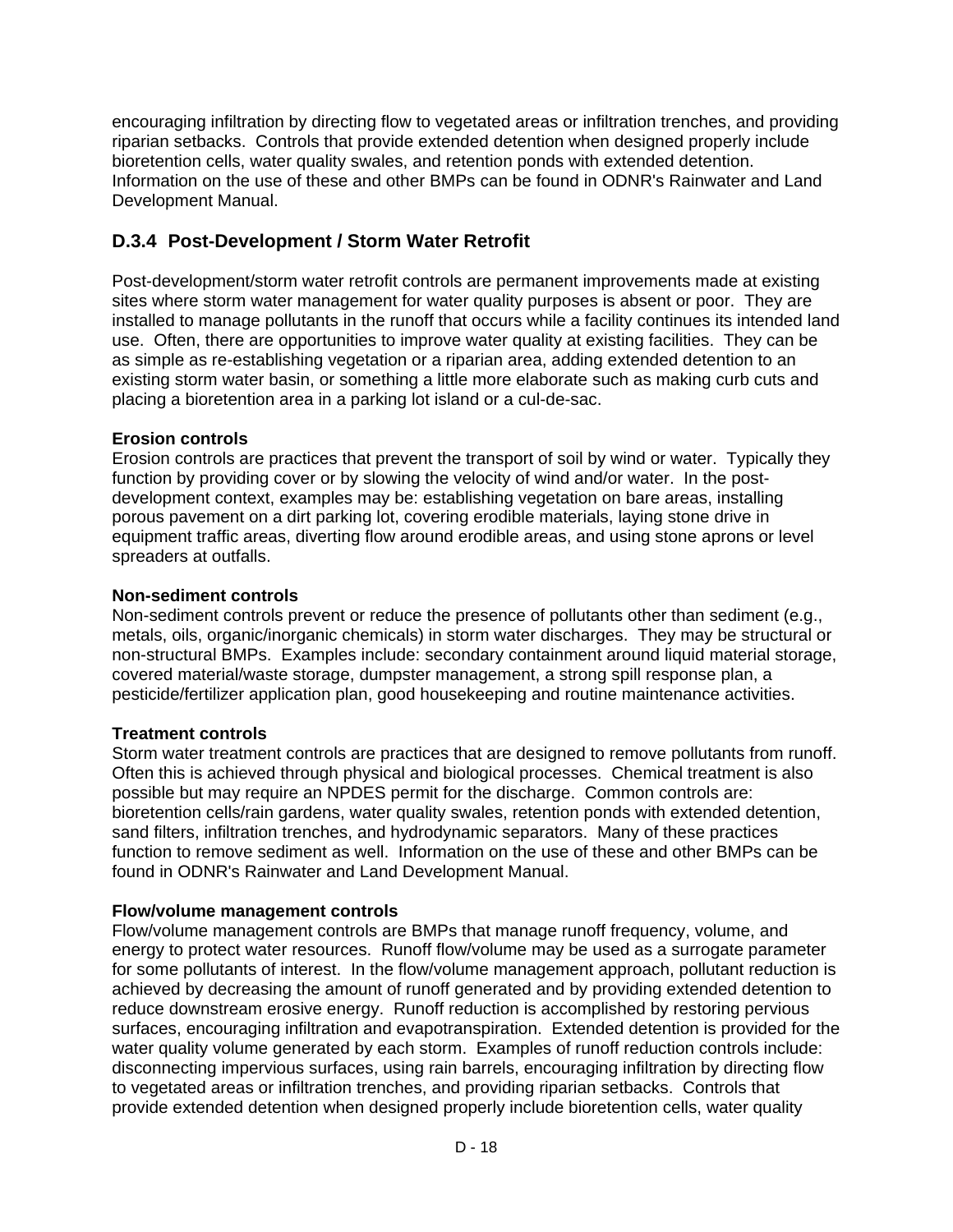swales and retention ponds with extended detention. Information on the use of these and other BMPs can be found in ODNR's Rainwater and Land Development Manual.

# **D.4 Regulatory Storm Water Best Management Practices**

## **D.4.1 Planning**

## **Local ordinances/resolutions**

A local ordinance is a law enacted by the legislative body of a village or a municipality, and usually found in a municipal code. These laws are enforced locally in addition to state law and federal law. In counties and townships, the equivalent is a resolution. A resolution is a written motion adopted by a deliberative body. The substance of the resolution can be anything that can normally be proposed as a motion. Both ordinances and resolutions can be used locally to plan for future development in ways that will help protect water resources. Possible ordinances/resolutions include: an illicit discharge ordinance and/or home sewage treatment system rules that prevent non-storm water connections to storm sewer systems and surface waters unless covered by an NPDES permit; a construction site ordinance that ensures the use of sediment and erosion controls during construction; a riparian/wetland setback resolution that requires structures and certain land uses be kept back a certain distance from waterbodies in order maintain their function; or post construction storm water ordinances that require treatment for water quality or encourage low impact development techniques or compact development. For further information on these practices and model ordinances, please see Cleveland State University's Countryside Program (http://urban.csuohio.edu/planningcenter/countryside/) and the Ohio Lake Erie Commission's Balanced Growth Program (http://www.lakeerie.ohio.gov/BalancedGrowth.aspx).

## **Water quality management/208 plans**

Ohio EPA oversees the State Water Quality Management (WQM) Plan. The State WQM Plan is like an encyclopedia of information used to plot and direct actions that abate pollution and preserve clean water. A wide variety of issues is addressed and framed within the context of applicable law and regulations.

## **D.4.2 Construction Practices**

## **Permits and permit limits**

National Pollutant Discharge Elimination System (NPDES) permit coverage is required for storm water discharges from construction activities that will (collectively) disturb one acre or more in the total common plan of development or sale. Sites may be covered by either an individual or general NPDES permit. Most sites are covered by the statewide NPDES Construction General Permit. The permit outlines a minimum set of best management practices that are appropriate to protect water quality during most construction activities. In situations where the conditions of the site or of the receiving waters require different controls to protect or restore water quality, an individual or watershed-specific NPDES permit may be issued.

#### **Erosion controls**

Erosion controls are practices that prevent the transport of soil by wind or water. Typically they function by providing cover or by slowing the velocity of wind and/or water. Examples may be maintaining riparian areas, phasing earthwork to limit the amount of exposed soil at any given time, applying a temporary cover of mulch, seeding with mulch, installing stone check dams, or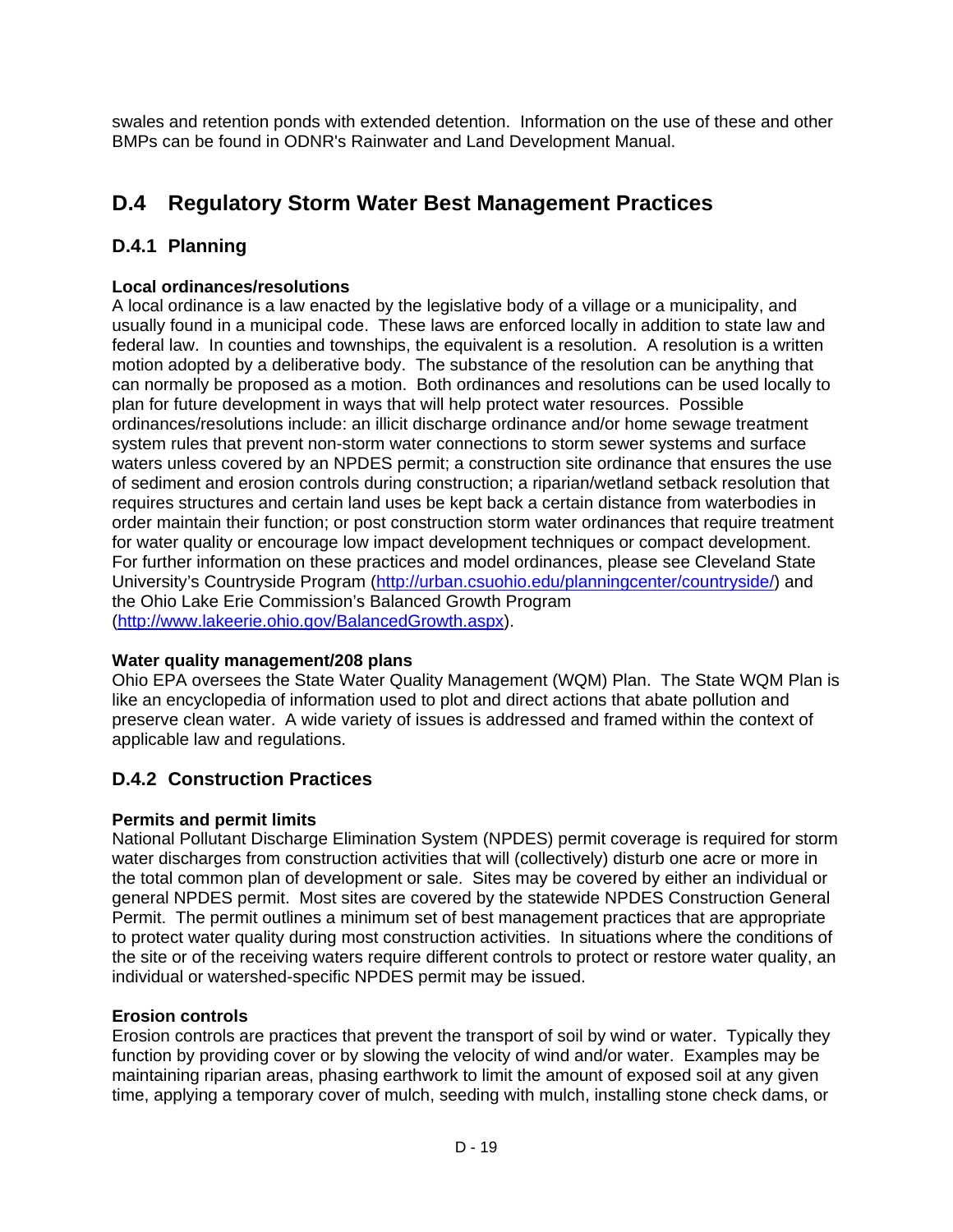installing velocity dissipation devices at storm water outfalls. Information on these and other erosion control practices can be found in ODNR's Rainwater and Land Development Manual.

### **Sediment controls**

Sediment controls are structural (physically engineered and created) controls that remove sediment once it has become suspended in runoff. Typically the removal mechanism is settling, but it may include chemical treatment and/or filtration. Information on specific practices, such as sediment settling ponds, silt fence, filter socks, and inlet protection, and their design can be found in ODNR's Rainwater and Land Development Manual.

## **Non-sediment controls**

Non-sediment controls prevent or reduce the presence of pollutants other than sediment (e.g., metals, oils, organic/inorganic chemicals) in storm water discharges. They may be structural or non-structural BMPs. For construction sites, examples are secondary containment around fuel tanks and other liquid storage areas, rinse pits to collect and contain concrete rinse water, covered dumpsters, and a strong spill response plan.

## **D.4.3 Post-Construction Storm Water Management Practices**

Post-construction controls are permanent controls that are constructed while a facility is being built. They are installed to perpetually manage pollutants in the runoff that occurs after construction activities cease and the facility assumes its intended land use. They also address impacts to the receiving waters' morphology and hydrology. The goal is to protect the physical, biological, and chemical characteristics of those water resources receiving storm water discharges. This is achieved through the use of treatment and flow/volume management controls.

#### **Permits and permit limits**

NPDES permit coverage is required for storm water discharges from construction activities that will (collectively) disturb one acre or more in the total common plan of development or sale. Sites may be covered by either an individual or general NPDES permit. Most sites are covered the statewide NPDES Construction General Permit. The permit outlines a minimum set of postconstruction storm water management practices appropriate to protect water quality and their design criteria. In situations where the conditions of the site or of the receiving waters require different controls to protect or restore water quality, an individual or watershed specific NPDES permit may be issued.

## **Treatment Controls**

Storm water treatment controls are practices that are designed to remove pollutants from runoff. Often this is accomplished through physical and biological processes. Chemical treatment is also possible but may require a separate NPDES permit and permit to install for the treatment system and discharge. Common controls are retention ponds with extended detention, bioretention cells/rain gardens, water quality swales, sand filters, oil/water separators infiltration trenches and hydrodynamic separators. Information on the use of some of these and other BMPs can be found in ODNR's Rainwater and Land Development Manual.

#### **Flow/volume management controls**

Flow/volume management controls are BMPs that manage runoff frequency, volume, and energy to protect water resources. Runoff flow/volume may be used as a surrogate parameter for some pollutants of interest. In this approach, pollutant reduction is achieved by decreasing the amount of runoff generated and by providing extended detention to reduce downstream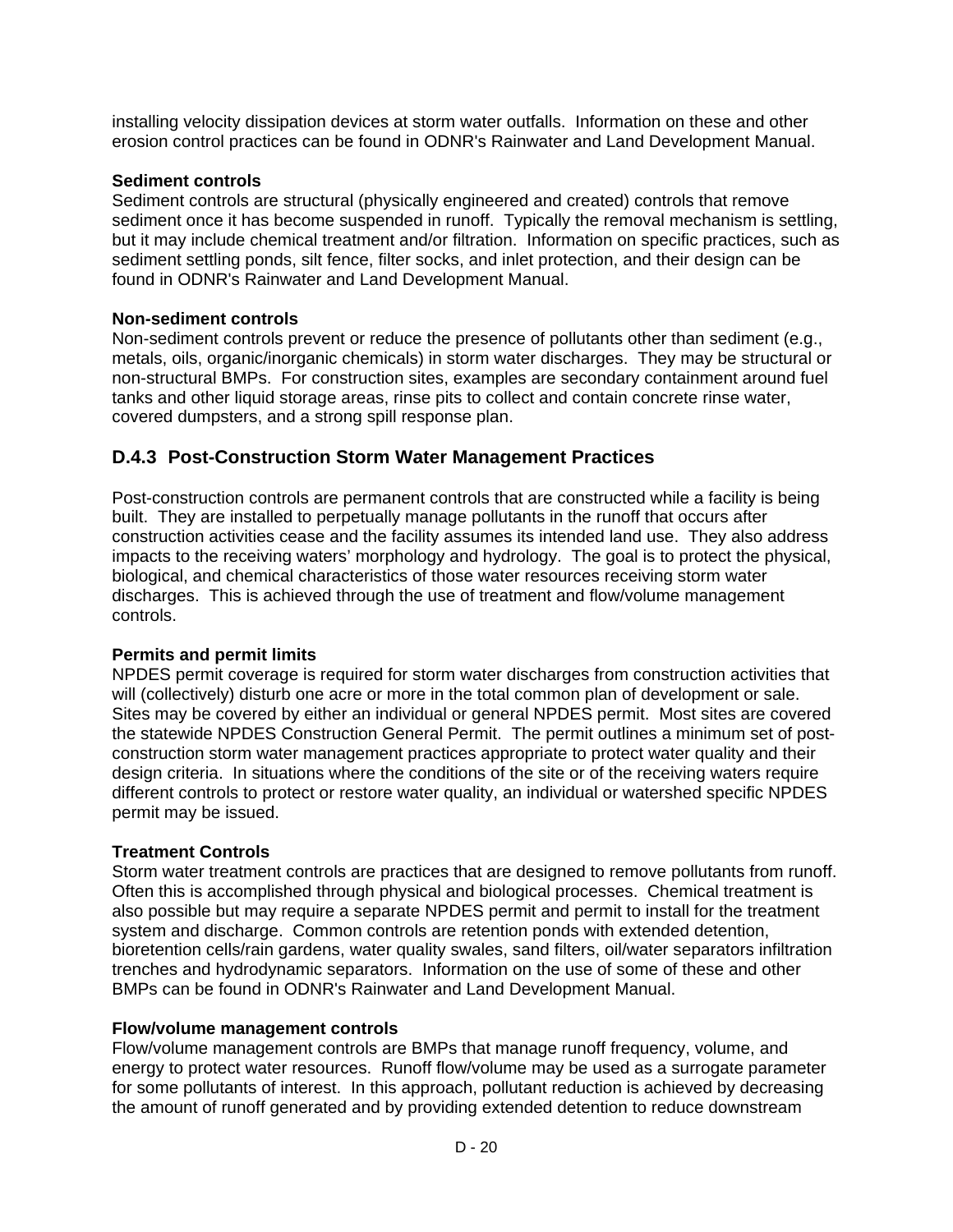erosive energy. Runoff reduction is achieved by reducing the amount of imperviousness, encouraging infiltration and evapotranspiration. Extended detention is provided for the water quality volume generated during each storm. Examples of runoff reduction controls include disconnecting impervious surfaces, maintaining the natural hydrology, using rain barrels, encouraging infiltration by directing flow to vegetated areas or infiltration trenches, and providing riparian setbacks. Controls that provide extended detention when designed properly include bioretention cells, water quality swales, and retention ponds with extended detention. Information on the use of these and other BMPs can be found in ODNR's Rainwater and Land Development Manual.

## **D.4.4 Post-Development / Storm Water Retrofit**

Post-development/storm water retrofit controls are permanent improvements made at existing sites where storm water management for water quality purposes is absent or poor. They are installed to manage pollutants in the runoff that occurs while a facility continues its intended land use. Often, there are opportunities to improve water quality at existing facilities. They can be as simple as re-establishing vegetation or a riparian area, adding extended detention to an existing storm water basin, or something a little more elaborate, such as making curb cuts and placing a bioretention area in a parking lot island or a cul-de-sac.

## **Permits and permit limits**

Post-development runoff may be addressed through an NPDES permit for storm water discharges associated with industrial activities or with Municipal Separate Storm Sewer Systems (MS4s). The director may also designate for NPDES permit coverage dischargers that impair or have the potential to significantly impact water quality. In situations where the conditions of the site or of the receiving waters require different or additional controls to protect or restore water quality, a facility may be required to obtain individual NPDES permit coverage, monitor discharges, meet permit limits, meet benchmarks (action levels), or implement additional BMPs.

#### **Erosion controls**

Erosion controls are practices that prevent the transport of soil by wind or water. Typically they function by providing cover or by slowing the velocity of wind and/or water. In the postdevelopment context, examples may be establishing vegetation on bare areas, installing porous pavement on a dirt parking lot, covering erodible materials, laying stone in equipment traffic areas, diverting flow around erodible areas, using stone aprons or level spreaders at outfalls.

#### **Non-sediment controls**

Non-sediment controls prevent or reduce the presence of pollutants other than sediment (e.g., metals, oils, organic/inorganic chemicals) in storm water discharges. They may be structural or non-structural BMPs. Examples include secondary containment around liquid material storage, covered material/waste storage, dumpster management, a strong spill response plan, a pesticide/fertilizer application plan, and good housekeeping and routine maintenance activities.

#### **Treatment controls**

Storm water treatment controls are practices that are designed to remove pollutants from runoff. Often this is achieved through physical and biological processes. Chemical treatment is also possible but may require a separate NPDES permit and a permit to install for the discharge. Common controls are bioretention cells/rain gardens, water quality swales, retention ponds with extended detention, sand filters, infiltration trenches, and hydrodynamic separators. Many of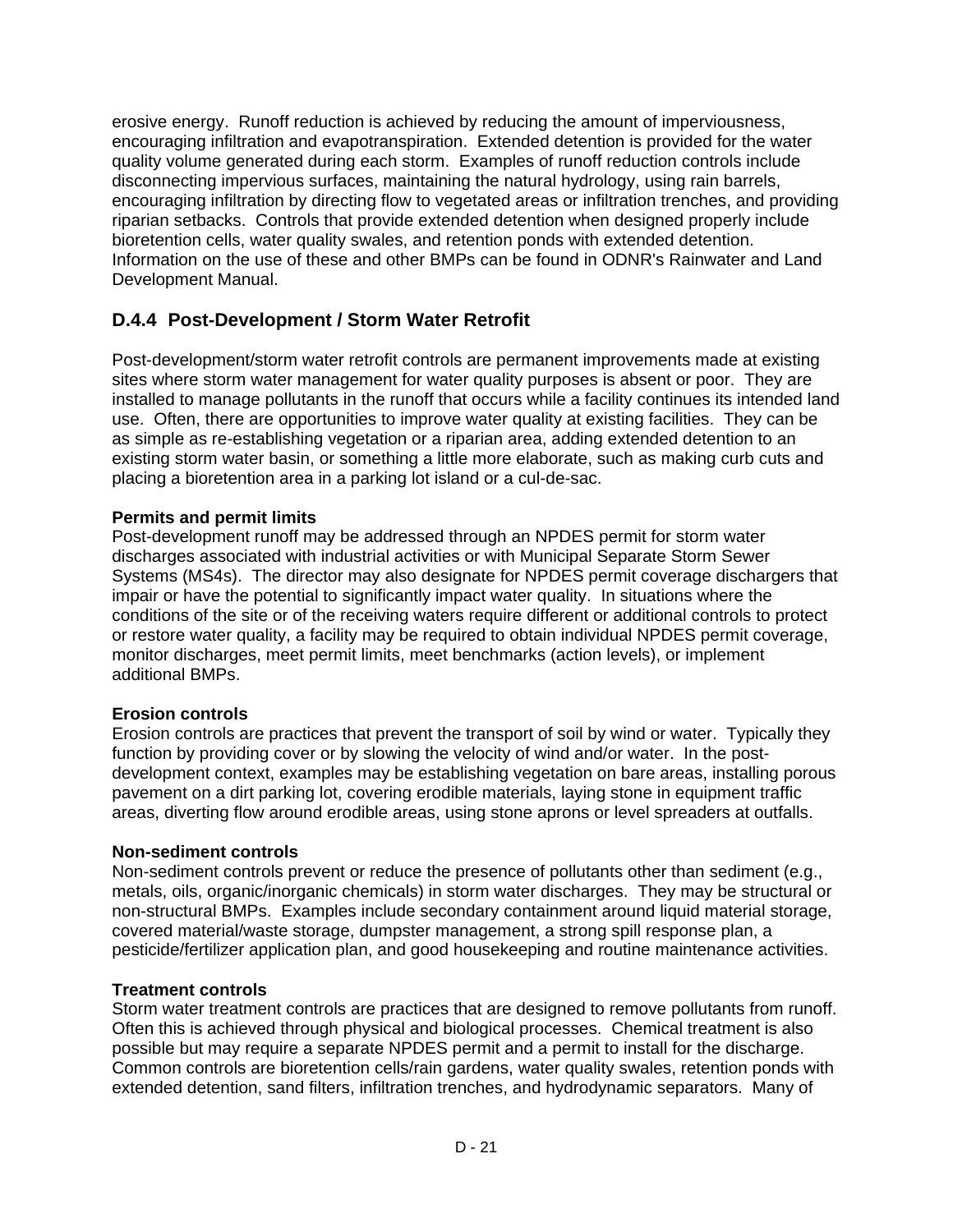these practices function to remove sediment as well. Information on the use of these and other BMPs can be found in ODNR's Rainwater and Land Development Manual.

#### **Flow/volume management controls**

Flow/volume management controls are BMPs that manage runoff frequency, volume, and energy to protect water resources. Runoff flow/volume may be used as a surrogate parameter for some pollutants of interest. In the flow/volume management approach, pollutant reduction is achieved by decreasing the amount of runoff generated and by providing extended detention to reduce downstream erosive energy. Runoff reduction is accomplished by restoring pervious surfaces, encouraging infiltration and evapotranspiration. Extended detention is provided for the water quality volume generated by each storm. Examples of runoff reduction controls include disconnecting impervious surfaces, restoring natural hydrology, using rain barrels, encouraging infiltration by directing flow to vegetated areas or infiltration trenches, and providing riparian setbacks. Controls that provide extended detention when designed properly include bioretention cells, water quality swales, and retention ponds with extended detention. Information on the use of these and other BMPs can be found in ODNR's Rainwater and Land Development Manual.

## **Reduce volume and pollutant loading to CSOs**

Combined sewers were built to collect sanitary and industrial wastewater, as well as storm water runoff, and transport this combined wastewater to treatment facilities. During dry weather and small wet weather events (*i.e.*, rainfall and snowmelt), combined sewers are designed to transport all flows to a treatment plant. During larger wet weather events the volume of storm water entering the combined sewer system may exceed the capacity of the combined sewers or the treatment plant. When this happens, combined sewers are designed to allow a portion of the untreated combined wastewater to overflow into the nearest ditch, stream, river or lake. This prevents the rupturing of pipes, backing up of sewage into basements, and/or flooding of streets. The locations where these discharges of untreated combined wastewater occur, as well as the discharge events themselves, are known as combined sewer overflows (CSOs).

CSOs contain not only storm water but also untreated human and industrial waste, toxic materials, and debris. This is a major water pollution concern for cities with combined sewer systems. CSOs are among the major sources responsible for beach closings, shellfishing restrictions, aesthetic impairments and other water body impairments. Additionally, contact with discharges from CSOs can have adverse effects on human health.

Storm water BMPs (such as flow/volume reduction, extended detention and treatment controls) can be used in cities with combined sewers to reduce the frequency of CSO discharges and overflow pollutant levels.

# **D.5 Reasonable Assurances**

The recommendations made in this TMDL report will be carried out if the appropriate entities work to implement them. In particular, activities that do not fall under regulatory authority require that there be a committed effort by state and local agencies, governments, and private groups to carry out and/or facilitate such actions. The availability of adequate resources is also imperative for successful implementation.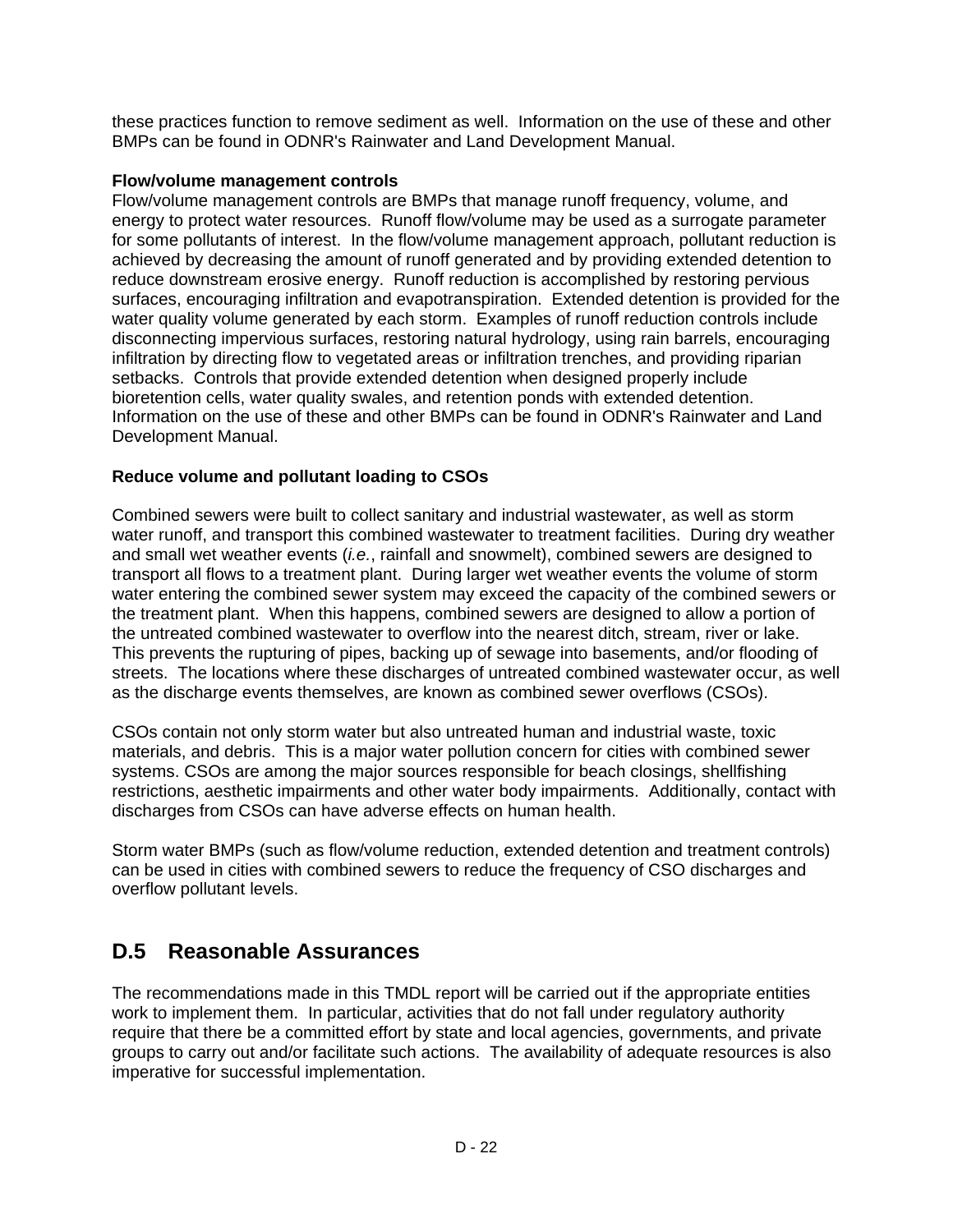The following discusses organizations and programs that have an important role or can provide assistance for meeting the goals and recommendations of this TMDL. This section establishes why it is reasonable to be assured of successful implementation.

## **D.5.1 Ohio EPA**

The several programs that Ohio EPA Division of Surface Water (DSW) administers are designed to control pollution from point sources and certain storm water discharges as well as provide assistance for abating nonpoint sources of pollution. Other divisions within the Ohio EPA provide assistance such as funding, technical assistance, and education for water resource related issues. Information regarding the specific programs within the Ohio EPA DSW can be found on the web at http://www.epa.state.oh.us/dsw/, and information about the Division of Environmental and Financial Assistance (DEFA) at http://www.epa.state.oh.us/defa/. What follows are programs within the agency that are especially important for the implementation of this TMDL.

## **NPDES Program**

National Pollution Discharge Elimination System (NPDES) permits authorize the discharge of substances at levels that meet the more stringent of technology or water-quality-based effluent limits and establish requirements related to combined sewer overflows, pretreatment, and sludge disposal. All entities that wish to discharge to the waters of the state must obtain a NPDES permit and both general and individual permits are available for coverage. Through the NPDES program (http://www.epa.state.oh.us/dsw/permits/permits.html), the Ohio EPA will use its authority to ensure that recommended effluent limits are applied to the appropriate permit holders within the watershed. Ohio EPA staff in the NPDES Program can provide technical assistance for permitted entities when needed. Permits issued under the NPDES program must be consistent with the point source recommendations in a TMDL that has been approved by the U.S. EPA.

## **Combined Sewer Overflow Program**

Ohio EPA implements CSO controls through provisions included in NPDES permits and by using orders and consent agreements when appropriate. The NPDES permits for CSO communities require the implementation of nine minimum control measures (http://www.epa.state.oh.us/dsw/cso/csostrem.pdf). Requirements to develop and implement Long Term Control Plans are also included where appropriate. Through the CSO program, the Ohio EPA will use its authority to ensure that recommended control activities are conducted by the permit holders within the watershed.

## **Storm Water Program**

Ohio EPA implements the federal regulations for storm water dischargers (http://cfpub1.epa.gov/npdes/home.cfm?program\_id=6). The following fact sheet describes which discharges are regulated (http://www.epa.state.oh.us/dsw/storm/phase2factsheet.pdf). Both general and individual permits can be used for coverage of storm water effluent. The following website provides a list of Ohio EPA permitted storm water discharges: http://www.epa.state.oh.us/dsw/permits/gplist.html.

Through the Storm Water Program, the Ohio EPA will ensure that the storm water permit related recommendations of this TMDL are applied. Staff within the Storm Water Program provides technical assistance to permitted entities when needed. District Office staff within the Storm Water Program respond to and investigate complaints received by individuals and organizations.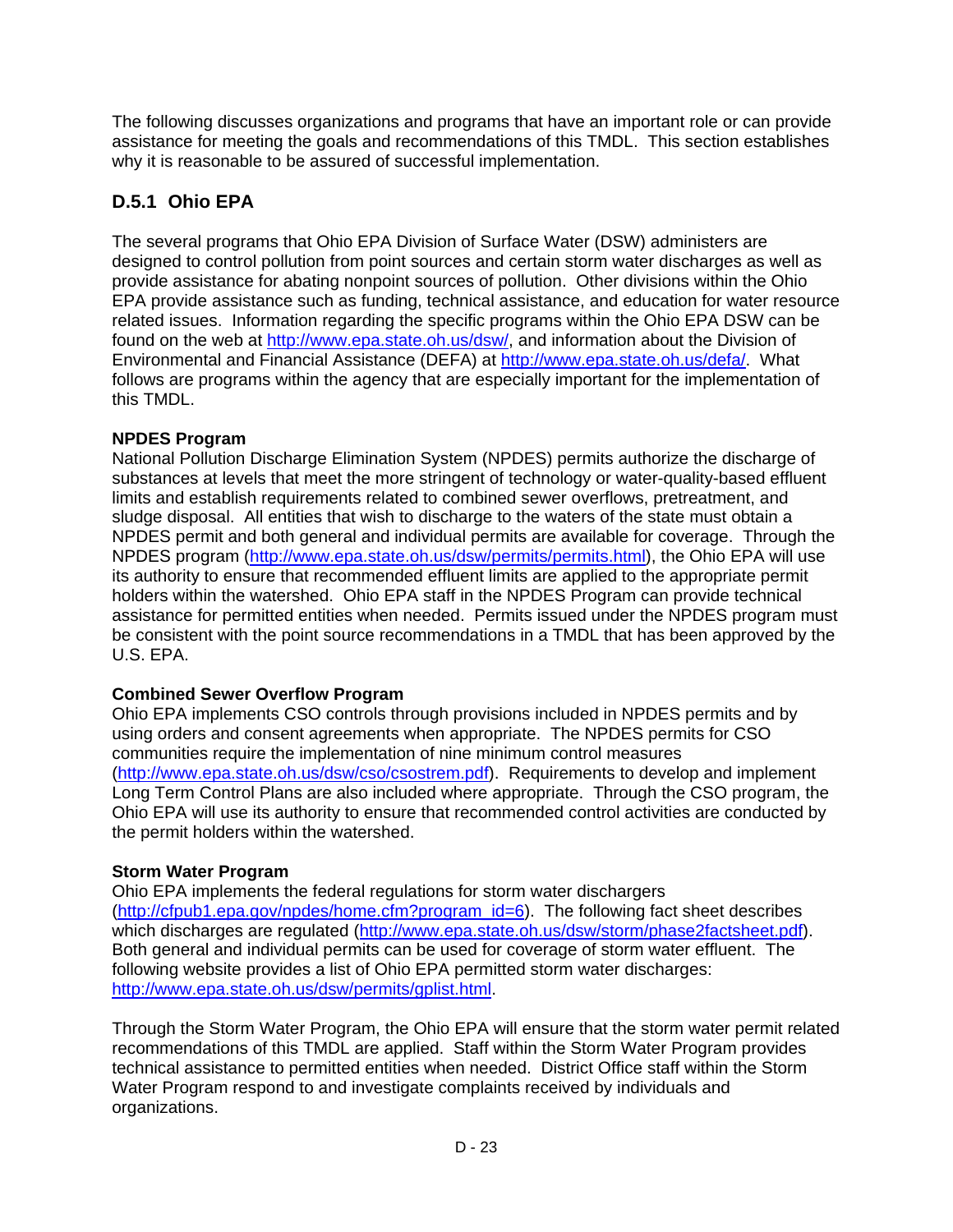### **401 Water Quality Certification Program**

In Ohio, anyone wishing to discharge dredged or fill material into the waters of the United States, regardless of whether on private or public property, must obtain a Section 404 permit from the U.S. Army Corps of Engineers (Corps) and a Section 401 Water Quality Certification (WQC) from the state.

Stream and wetland mitigation is used as a condition for granting 401 certificates and is the means of ensuring that water resources do not experience a net decline in quality. When a wetland or stream segment is impacted, an appropriate mitigation is required such that there is no net loss of wetlands or unimpaired stream length. Restoration, creation, or other forms of enhancement is required at a level that depends upon the original quality of the resource.

Currently there are proposed rules changes to the 401 Program that are designed to provide a more scientific basis for determining appropriate criteria for 401 permit decisions (i.e., acceptance or denial) as well as mitigation stipulations for the respective projects (http://www.epa.state.oh.us/dsw/401/401Section.html). These rule changes are expected to be finalized in 2008. Ohio EPA staff will conduct reviews and issue permits to provide the most reasonable protections and improvements, where possible, of surface waters in the watershed.

#### **Wetland Protection Program**

House Bill 231 established a permanent permitting process for isolated wetlands. Reviewers in the 401 Water Quality Certification Section are responsible for the isolated wetland permits required by this state law. Ohio EPA staff will conduct reviews and issue permits to provide the most reasonable protections and improvements of surface waters in the watershed.

#### **Enforcement Program**

When Ohio EPA is unable to resolve continuing water quality problems because of violations of permitting rules or laws, the DSW may recommend that enforcement action be taken. The enforcement and compliance staffs work with Ohio EPA attorneys, as well as the Attorney General's Office to resolve these cases. Where possible, an added emphasis and priority is given to actions in sensitive watersheds. All completed enforcement actions are posted on the DSW web page.

#### **208 Program (State Water Quality Management Plans)**

Ohio EPA oversees the State Water Quality Management (WQM) Plan. The State WQM Plan is like an encyclopedia of information used to plot and direct actions that abate pollution and preserve clean water. A wide variety of issues is addressed and framed within the context of applicable law and regulations. The TMDL becomes a part of the State WQM Plan when it is approved by the U.S. EPA and the recommendations found herein align with and support the state's overall plan for clean waters. More importantly, the requirement and intention to review and update the State WQM Plan on an annual basis creates an avenue to apply adaptive management and make adjustments in these recommendations as necessary.

#### **Nonpoint Source Program**

The Ohio Nonpoint Source (NPS) program focuses on identifying and supporting implementation of management practices and measures that reduce pollutant loadings, control pollution from nonpoint sources and improve the overall quality of these waters. Ohio EPA receives federal Section 319(h) funding to implement a statewide nonpoint source program, including offering grants to address nonpoint sources of pollution. Staff from the NPS program work with state and local agencies, governments, watershed groups, and citizens.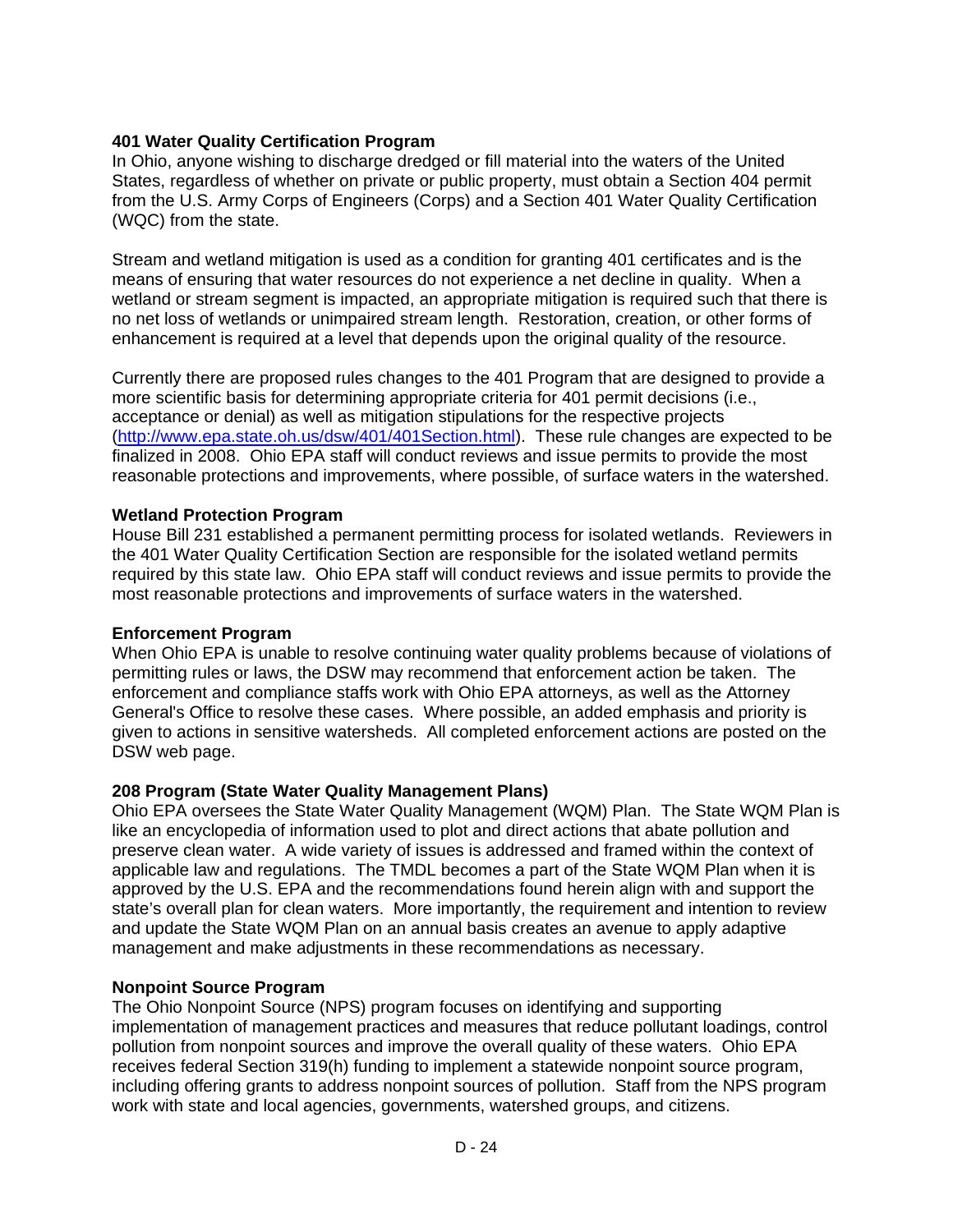In addressing sources of impairment related to agricultural activities, NPS staff will correspond with Ohio DNR to promote BMPs as well as cost-share and incentive based conservation programs. In particular, Ohio EPA will encourage the Ohio DNR to continue to work with Farm Service Agency personnel and staff from local SWCD and NRCS offices. NPS staff will also provide assistance to agencies and groups actively promoting conservation as well as direction to other appropriate resources within the Ohio EPA.

NPS staff will continue to work with any watershed groups active in the basin. Local NPS implementation is critical to achieving state environmental targets. Additionally, there is a reliance on watershed management plans to identify and outline actions to correct water quality problems caused by NPS pollution.

Section 319(h) grants are expected to be directed to projects that eliminate or reduce water quality impairments caused by nonpoint sources of pollution. Applicants may apply for a maximum of \$500,000 for a three year period. Each project funded must provide an additional 40% matching share and the total federally funded share of project costs may not exceed 60%. Because a TMDL exists, grant proposals for work within the watershed will receive special consideration for funding.

## **Division of Environmental and Financial Assistance**

The Division of Environmental and Financial Assistance (DEFA) provides incentive financing, supports the development of effective projects, and encourages environmentally proactive behaviors through the Ohio Water Pollution Control Loan Fund (WPCLF). Municipal wastewater treatment improvements—sewage treatment facilities, interceptor sewers, sewage collection systems and storm sewer separation projects—are eligible for financing. Nonpoint pollution control projects that are eligible for financing include:

- Improvement or replacement of on-lot wastewater treatment systems
- Agricultural runoff control and best management practices
- Urban storm water runoff
- Septage receiving facilities
- Forestry best management practices

The Water Resource Restoration Sponsor Program (WRRSP) is a part of the WPCLF and directs funding toward stream protection and restoration projects. The primary focus of this program is to improve and protect stream habitat. Like Section 319 (h) grants, proposals for stream improvements within the watershed will receive special consideration.

## **D.5.2 Ohio Department of Natural Resources**

The Ohio DNR works to protect land and water resources throughout Ohio. A specific objective in regards to water resources is to *"Lead in the development and implementation of stream and wetlands conservation initiatives, applying advanced science, technology and research to restore and protect stream and wetlands habitats."* This commitment attests that the Ohio DNR will be a reliable partner in addressing causes and sources of impairment in the watershed.

The following are programs and divisions within the Ohio DNR that are particularly instrumental in protecting and improving water resources within the watershed.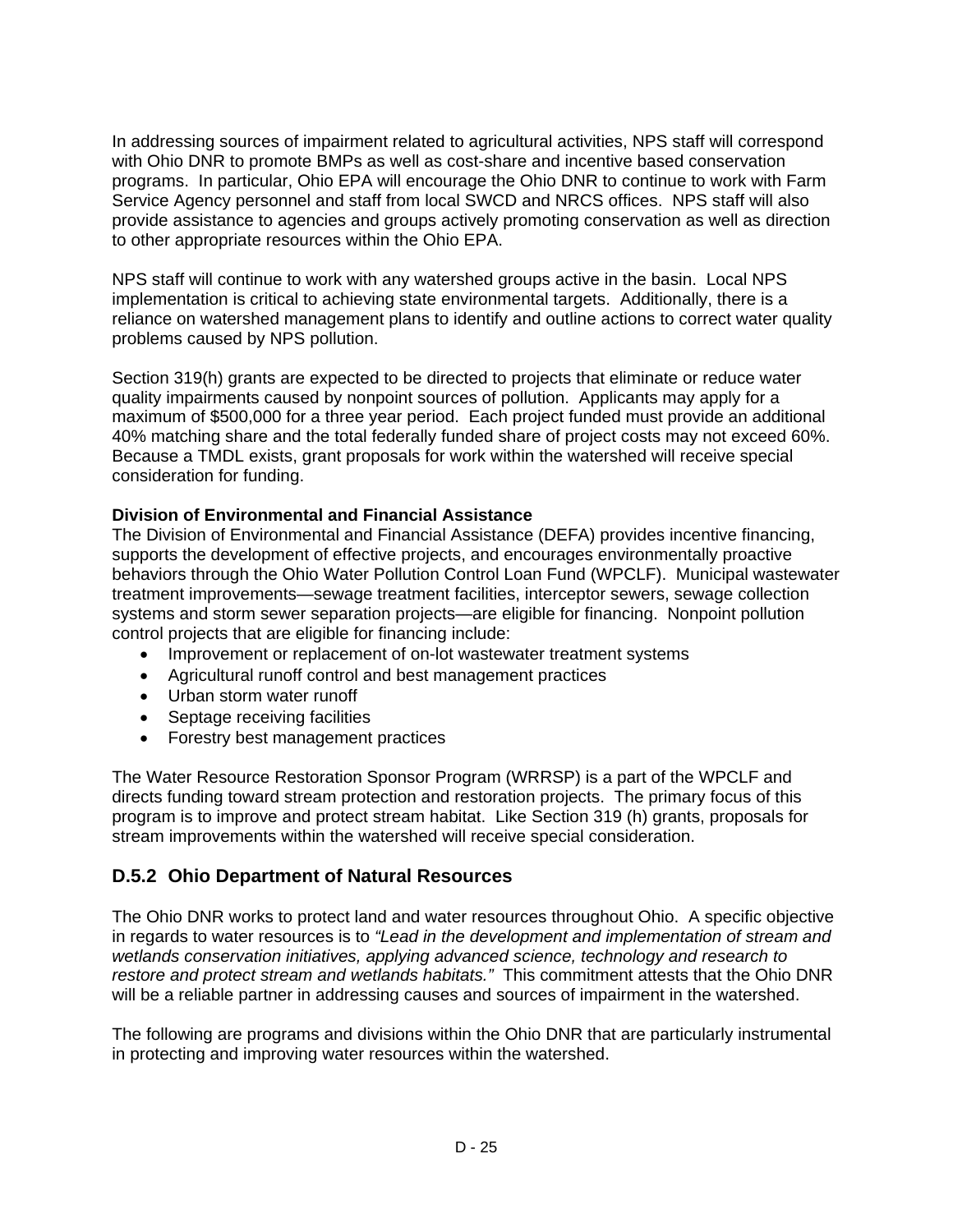#### **Pollution Abatement Program**

Under Ohio's Pollution Abatement Rules (OAC 1501) the Ohio DNR is required to respond to written and non-written complaints regarding agricultural pollution. As defined by OAC 1501, agricultural pollution is the "failure to use management or conservation practices in farming or silvicultural operations to abate wind or water erosion of the soil or to abate the degradation of waters of the state by animal waste or soil sediment including substances attached thereto." In cooperation with SWCDs, an investigation is begun within five days of receipt of the complaint and a Pollution Investigation Report (PIR) is generated within ten days. Resource management specialists from Ohio DNR within the Division of Soil and Water Conservation (DSWC) typically become involved with pollution abatement cases in their respective areas of the state.

If it is determined necessary, an operation and management plan will be generated to abate the pollution. This plan is to be approved by the SWCD or Ohio DNR and implemented by the landowner. Cost-share funding may be available to assist producers in implementing the appropriate management practices to abate the pollution problems and such practices may be phased in if necessary. If a landowner fails to take corrective action within the required timeframe, the Chief of the Division of Soil and Water Conservation (Ohio DNR) may issue an order such that failure to comply is a first degree misdemeanor. This program safeguards against chronic problems that lead to the degradation of water quality.

#### **SWCD Program**

Ohio DNR-DSWC has a cooperative working agreement with the Soil and Water Conservation Districts throughout Ohio and the NRCS. According to the agreement Ohio DNR-DSWC is responsible to "provide leadership to Districts in strategic planning, technical assistance, fiscal management, staffing, and administering District programs." The Division also provides "training and technical assistance to District supervisors and personnel in their duties, responsibilities, and authorities." Program Specialists from Ohio DNR work with the SWCDs to identify program needs and training opportunities. Ohio DNR also ensures that program standards and technical specifications are available to SWCDs and NRCS personnel. State matching dollars from the Ohio DNR constitute roughly half of the annual operating budgets of SWCDs.

Through the partnership established by the working agreement and their history of collaboration, Ohio DNR can communicate the goals and recommendations highlighted in this TMDL to SWCDs and provide guidance to actively promote conservation efforts that are consistent with those goals.

#### **Urban Storm Water Program**

Ohio DNR staff provides technical expertise regarding storm water management and controls as well as administers urban storm water-related grants. The Urban Storm Water Program has been responsible for the development and maintenance of the Rainwater Manual for the State of Ohio which provides guidance regarding storm water management and sediment and erosion control measures.

Staff from the Urban Storm Water Program will be an important resource for communicating with the development community and promoting storm water management that is consistent with recommendations and goals of this TMDL report.

#### **Scenic River Program**

The Scenic River Program is administered within the Division of Natural areas and Preserves (DNAP) and functions according to the Scenic Rivers Act of 1968. By statute, Ohio DNR has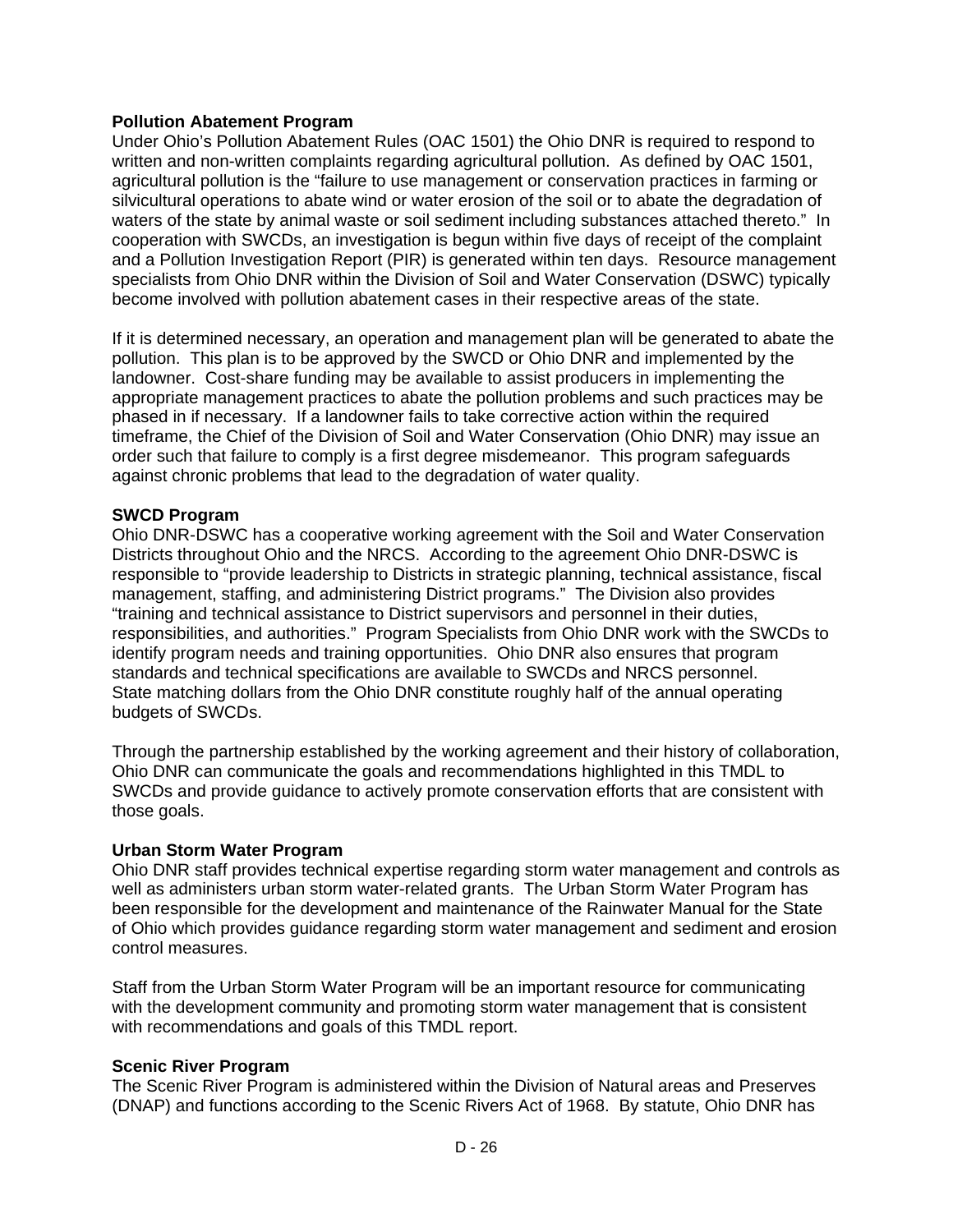the authority to approve or disapprove any publicly funded projects on streams with a Scenic River designation that lie outside of municipal boundaries. Decisions are based on the potential impact that such projects may have on stream quality. An appointed citizens' advisory council, representing local officials, landowners and conservation organizations, provides advice regarding local river preservation and protection concerns.

Staff within the Scenic River program communicates with private citizens, businesses, local governments, watershed groups, and other organizations in regards to streamside preservation and other actions that protect and/or improve water quality. Scenic River coordinators will be useful resources in communicating with the development community in this part of the watershed and advancing appropriate planning, setbacks, preservation, and management strategies.

## **Division of Forestry**

The mission of the Division of Forestry is to promote sustainable use and protection of forests on public and private lands. The division provides technical expertise and other forms of assistance regarding riparian forest establishment and protection.

## **Division of Wildlife**

Through efforts to increase the amount of habitat for game birds and other forms of wildlife, private lands biologists actively promote the establishment of warm season grass in buffer strips and on cropland set-asides. Private lands biologists come into contact with private landowners and conservation groups to educate, and provide assistance regarding these types of habitat improvements.

## **Division of Mineral Resource Management – Acid Mine Drainage Abatement Program**

#### AMD set aside program

The Ohio legislature established the Acid Mine Drainage Abatement and Treatment (AMDAT) fund in March 1995. The Division transfers up to 30% of the annual federal Abandoned Mine Land (AML) grant into the AMDAT fund. Based upon projected AML grant levels, the Division will transfer an average of \$4.2 million into the fund annually through 2017. Grant moneys placed into the AMDAT fund pursuant to ORC 1513.37 (E) are utilized to abate mine drainage problems within watersheds that have been approved as hydrologic units. Priority will be given to the expenditure of AMDAT funds whenever other sources of funding can be leveraged through the expenditure of AMDAT moneys (the AMDAT funds are considered "state money" and can therefore be used to match federal funds from other programs). It is the purpose of the AMDAT fund to provide for the long-term clean up of watersheds impacted by AMD in accordance with the criteria established in ORC 1513.37 (E) for hydrologic units.

Local community watershed groups and other governmental agencies may request assistance from the Division in developing watershed abatement plans, such that AMDAT funds can be expended for AMD abatement. The Division of Mineral Resource Management (DMRM) can provide assistance in the form of subsurface drilling, development of watershed monitoring plans, laboratory analysis of water samples, matching funding for water monitoring, hydrology and engineering technical assistance, construction contract administration, and construction oversight. Once watershed restoration plans are developed for a hydrologic unit or for a subwatershed within a hydrologic unit, the Division may also provide matching funding for the purpose of construction of an abatement project. Individual projects are eligible to receive matching funds through AMDAT if such projects are within an approved hydrologic unit and the project has been demonstrated to be a priority component of a watershed restoration plan.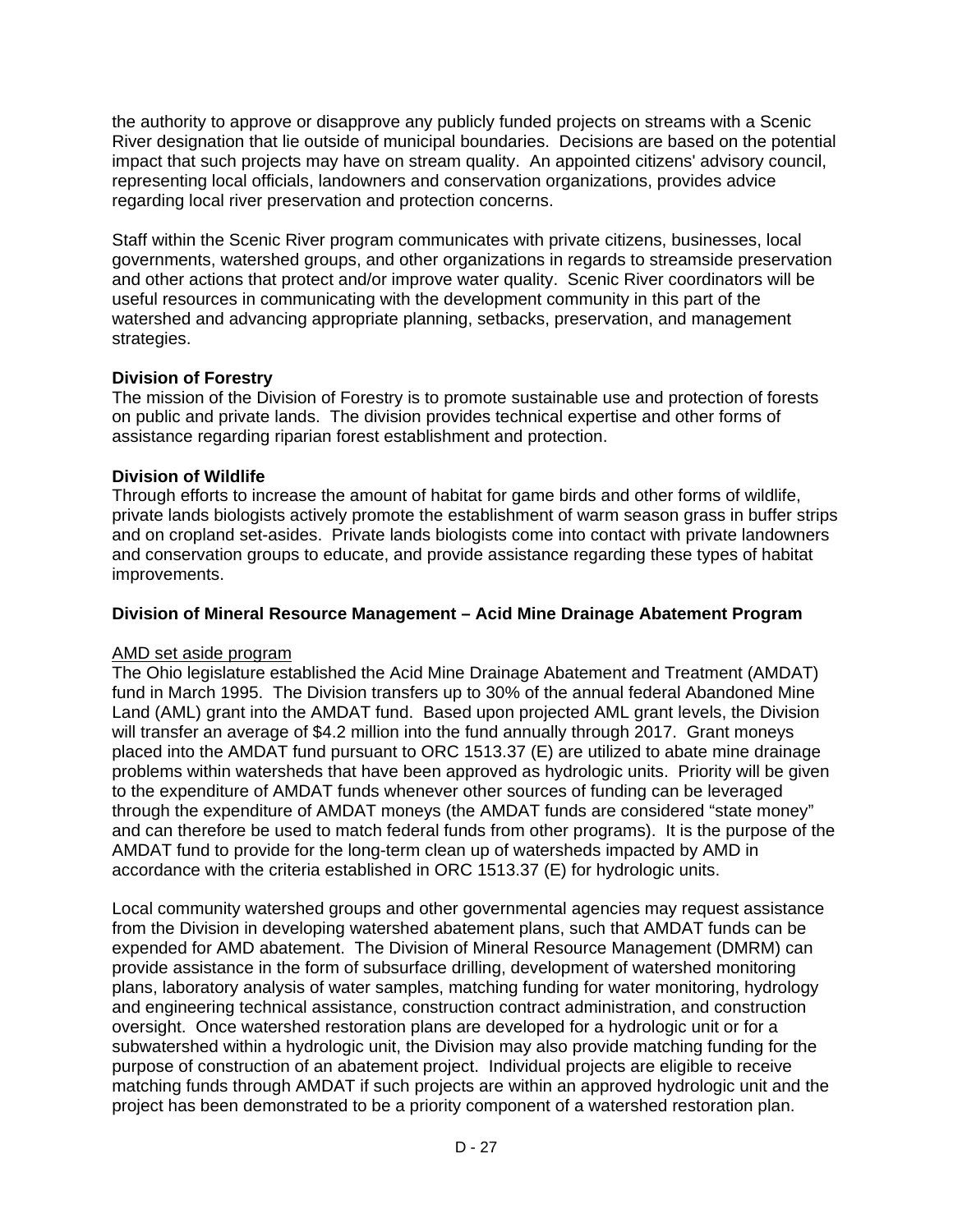## State-funded AML program

The mission of the state-funded AML program is to address environmental problems associated with abandoned mines affected prior to April 10, 1972. The program is funded through a state severance tax on coal and other minerals which generates revenue for use in the state AML program. Funds from this program are matched with outside resources in order to leverage additional total dollars for a specific project. The DMRM may also fund AMD abatement projects, monitoring, site assessment and subsurface investigative work on a case-by-case basis.

## Appalachian clean streams initiative

The Appalachian Clean Streams Initiative (ACSI) is a broad-based program to eliminate acid drainage from coal mines. The mission of the ACSI is to facilitate and coordinate citizen groups, university researchers, the coal industry, corporations, the environmental community, and local, state, and federal government agencies that are involved in cleaning up streams polluted by acid drainage. The program was initiated by the U.S. Office of Surface Mining (OSM) and the U.S. EPA Region 3; numerous participants and sponsors have joined these agencies through the signing of the "Statement of Mutual Intent" over the past several years. The DMRM is one such agency. OSM provides seed money to watershed groups and other non-profit organizations in the form of challenge grants. ACSI project selection criteria include:

- The presence of partnerships that will provide significant local support in the form of leveraged funding or in-kind services;
- The use of proven or innovative technology with a high probability of success;
- Projects with quantifiable environmental benefits resulting in restored stream miles, fisheries, or aquatic life uses.

## Remining

The division recognizes that remining can result in a significant contribution to the restoration of watersheds impacted by acid mine drainage. In watersheds targeted for restoration, the DMRM will examine the potential for remining, and will offer incentives to encourage remining if technologically and economically feasible. The objectives of using remining incentives will be the same as the overall AMD program—the restoration of streams biologically impaired by drainage from abandoned mines.

## **D.5.3 Agricultural Services and Programs**

Local SWCD, NRCS, and Farm Service Agency (FSA) offices often work to serve the county's agricultural community. Staffs from these offices establish working relationships with private landowners and operators within their county, which are often based on trust and cooperation.

SWCD and NRCS staffs are trained to provide sound conservation advice and technical assistance (based on standard practices) to landowners and operators as they manage and work the land. Sediment and erosion control and water quality protections make up a large component of the mission of their work. SWCD and NRCS activities also include outreach and education in order to promote stewardship and conservation of natural resources. SWCD and NRCS staffs also serve county residents not associated with agriculture and some districts have well developed urban conservation programs.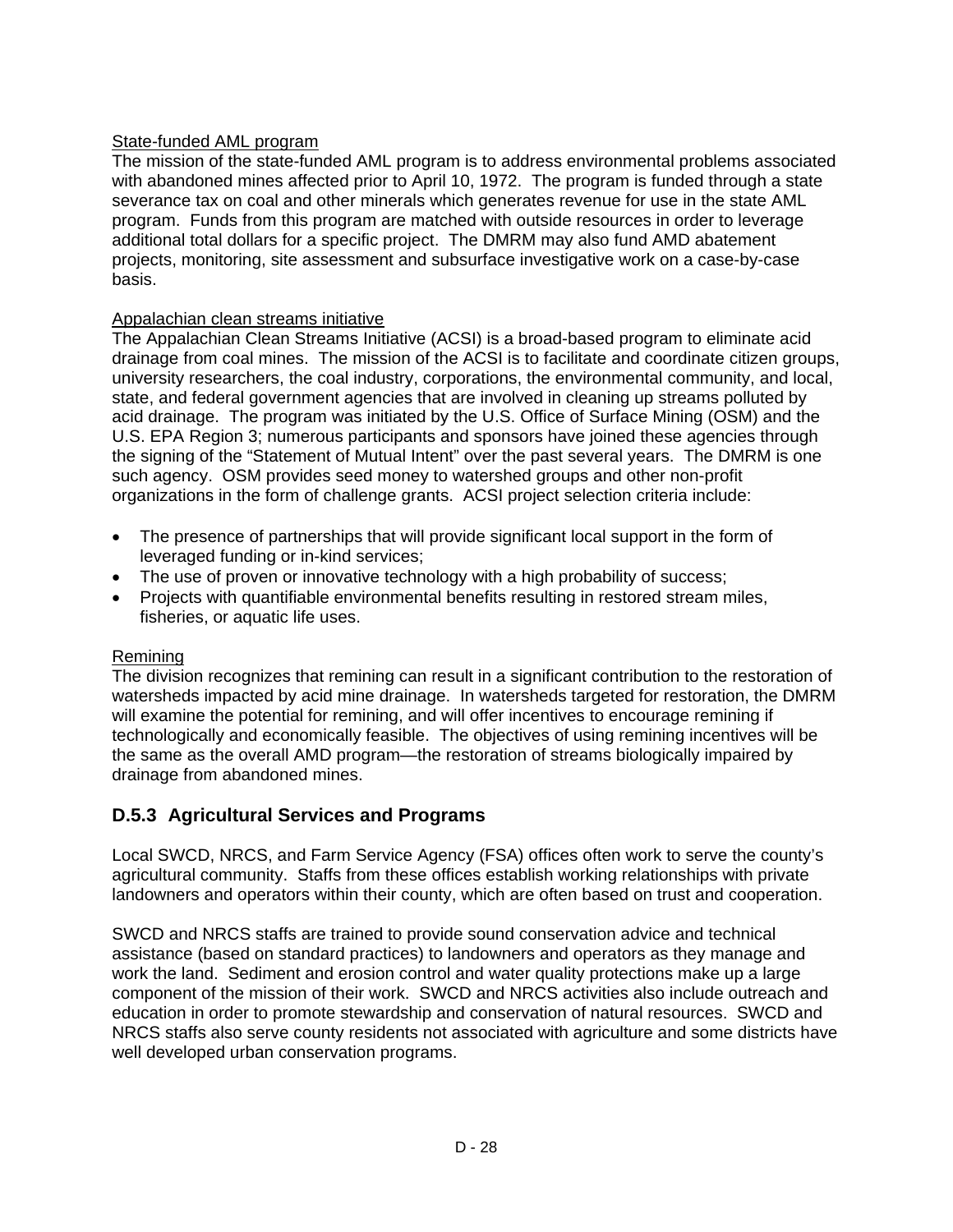The close working relationships that SWCD and NRCS staffs typically maintain with local land owners and producers make them well suited for promoting both widely used conservation practices as well as some that are more innovative.

Federal Farm Bill programs are administered by the local NRCS and FSA offices. NRCS is responsible for the Environmental Quality Incentives Program (EQIP), while FSA is responsible for set-aside programs such as the Conservation Reserve Program (CRP), Conservation Reserve Enhancement Program (CREP), and the Wetland Reserve Program (WRP).

### **Environmental Quality Incentives Program**

EQIP is an incentive-based, voluntary program designed to increase the use of agriculturallyrelated best management and conservation practices. EQIP is available to operators throughout the entire watershed irrespective of whether they own or rent the land that they farm. Through this program operators receive cost share and/or incentive payments for employing conservation management practices. Contracts are five years in length.

Eligible conservation practices cover broad categories such as nutrient and pesticide management, conservation tillage, conservation crop rotation, cover cropping, manure management and storage, pesticide and fertilizer handling facilities, livestock fencing, pastureland management, and drainage water management among others. However, funding for these practices is competitive and limited to the allocations made to any respective county in Ohio. Each county in receives a minimum of \$100,000 per year and may receive more depending on state priorities for that year. More information on this program is available on the NRCS website at www.nrcs.usda.gov.

### **Conservation Reserve Program and Wetland Reserve Program**

The Conservation Reserve and Wetland Reserve Programs (CRP and WRP respectively) are set aside programs much like the CREP (see below), which is the enhanced version of CRP. The goals of these programs are to protect environmentally sensitive lands (e.g., highly erodible soils) and improve water quality and wildlife habitat.

Set aside programs are voluntary and incentive-based and provide compensation to farmers for establishing and maintaining buffers, wetlands, grasslands or woodlands on land that would otherwise be used for agricultural production. Compensation is restricted to the timeframe established in the contract agreement. Incentive payments for these two programs are lower than the enhanced versions (CREP and WREP), which are limited to areas that have been approved by the USDA for the additional funding. These programs can assist in creating land use changes that improve water resource quality in the watershed.

## **Watershed Conservation Reserve Enhancement Program**

The Conservation Reserve Enhancement Program (CREP) is a voluntary land retirement program that helps agricultural producers protect environmentally sensitive land, decrease erosion, restore wildlife habitat, and safeguard ground and surface water. The program is a partnership among producers; tribal, state, and federal governments; and, in some cases, private groups. CREP is an offshoot of the country's largest private-lands environmental improvement program, the Conservation Reserve Program (CRP; see above).

Like CRP, CREP is administered by USDA's Farm Service Agency (FSA). By combining CRP resources with state, tribal, and private programs, CREP provides farmers and ranchers with a sound financial package for conserving and enhancing the natural resources of farms.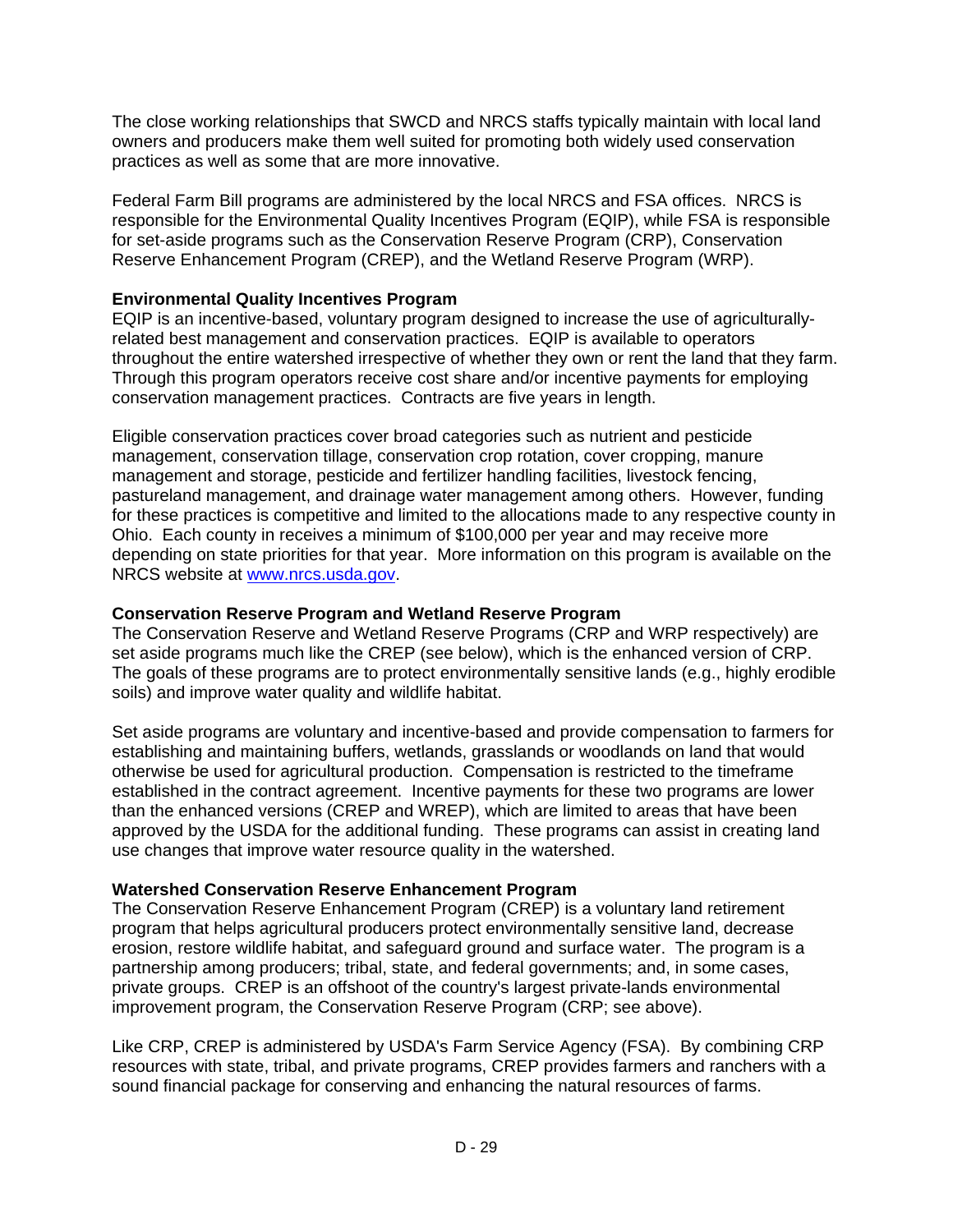CREP addresses high-priority conservation issues of both local and national significance, such as impacts to water supplies, loss of critical habitat for threatened and endangered wildlife species, soil erosion, and reduced habitat for fish populations such as salmon. CREP is a community-based, results-oriented effort centered around local participation and leadership.

A specific CREP project begins when a state, Indian tribe, local government, or local nongovernment entity identifies an agriculture-related environmental issue of state or national significance. These parties and FSA then develop a project proposal to address particular environmental issues and goals. In Ohio, there are three CREP programs: one in the Scioto River basin; one in the upper Big Walnut Creek basin; and one in the Western Lake Erie basin.

Like CRP, CREP contracts require a 10- to 15-year commitment to keep lands out of agricultural production. CREP provides payments to participants who offer eligible land. A federal annual rental rate, including an FSA state committee-determined maintenance incentive payment, is offered, plus cost-share of up to 50 percent of the eligible costs to install the practice. Further, the program generally offers a sign-up incentive for participants to install specific practices.

FSA uses CRP funding to pay a percentage of the program's cost, while state, tribal governments or other non-federal sources provide the balance of the funds. States and private groups involved in the effort may also provide technical support and other in-kind services.

## **D.5.4 Extension and Development Services**

Each county in Ohio has an extension agent dedicated to agricultural and natural resource issues. The primary purpose of extension is to disseminate up-to-date science and technology so it can be applied for the betterment of the environment and society. Like SWCD and NRCS staff, extension agents provide technical advice to landowners and operators and often develop strong relationships with the local community. Local extension agents are particularly wellsuited for promoting innovative conservation measures that have not yet been established in the standard practices developed by NRCS.

## **D.5.5 Agricultural Organizations and Programs**

Agricultural organizations are working to address water quality problems associated with traditional farming practices. The Ohio Farm Bureau Federation (OFBF) seeks to improve water quality through the employment of economically sound conservation management practices (http://www.ofbf.org/). In order to pursue this mission, OFBF initiated programs aimed at engaging producers in voluntary water quality protection and improvement efforts. At the local level most county Farm Bureaus have a chairperson of an Agricultural Ecology committee that is responsible to administer OFBF programs related to environmental quality. The Agricultural Ecology chairperson often works with the county's Organizational Director, who is a staff member of the OFBF, to implement program initiatives.

The Agricultural Watershed Awareness and Resource Evaluation program within the OFBF promotes water quality monitoring and education so that producers have more information when making decisions regarding their operations. OFBF has collaborated with other organizations through the Ohio Agricultural Environmental Assurance Alliance (OAEAA) in developing a self assessment program aimed at identifying source of water pollution on farms and developing strategies to abate those problems. OFBF also offers assistance to producers who are having difficulties in complying with environmental regulations.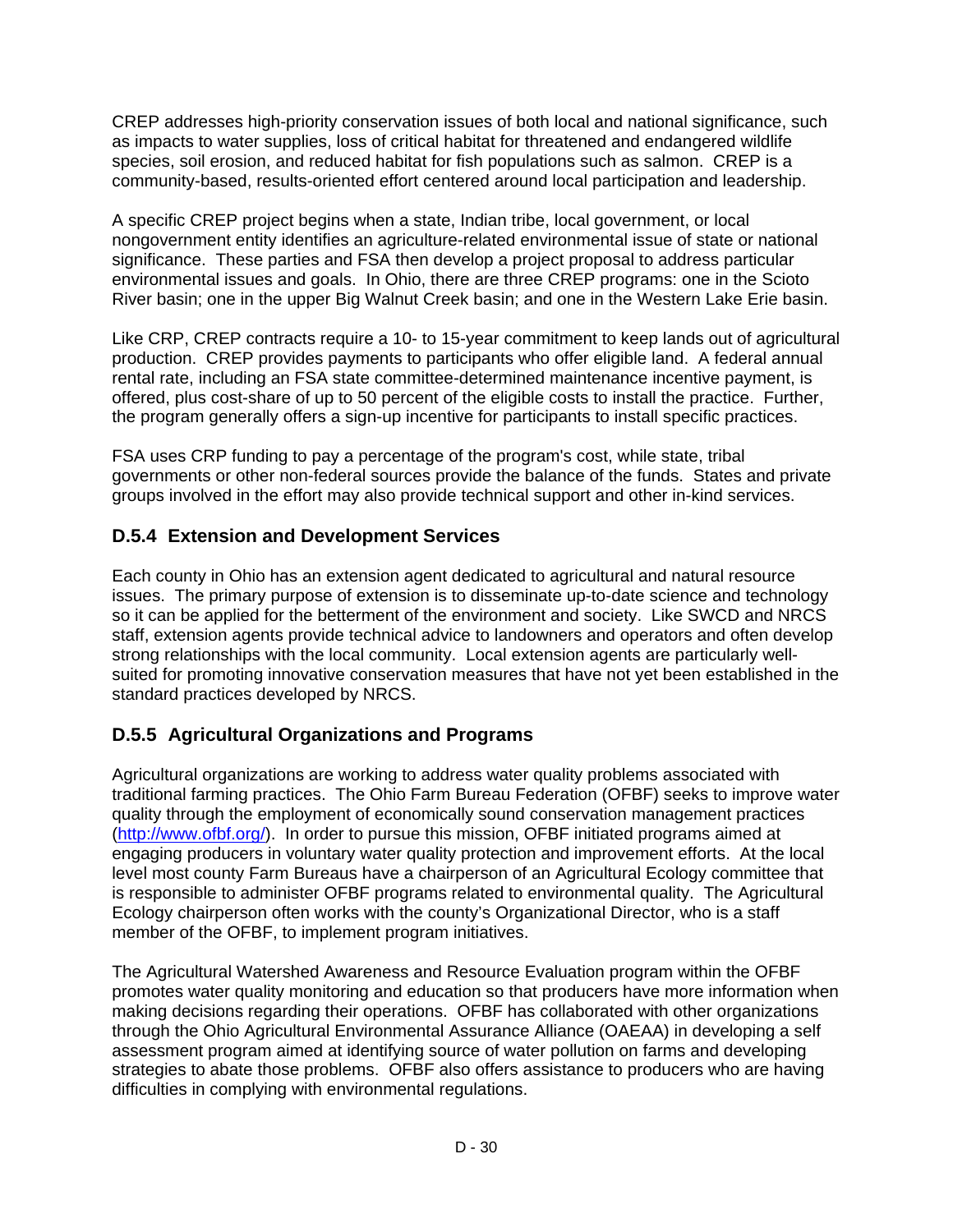The Ohio Livestock Coalition (OLC) developed the Livestock Environmental Assurance Program (LEAP). This program provides training to producers in employing best management practices to their livestock operations. The On Farm Assessment and Environmental Review (OFAER) is a national program similar to LEAP but provides a more comprehensive analysis. Livestock producers can request an evaluation of their operation that is conducted by a two-person assessment team. Following the assessment, OFAER participants receive a confidential report that highlights the specific areas on their operation that can be improved in terms of environmental soundness and has recommendations for such improvements. Both of the programs are available to persons operating farms in the watershed.

## **D.5.6 Local Health Departments**

Under OAC 3701-29, local health departments are responsible for code enforcement, operational inspections, and nuisance investigations of household sewage treatment systems serving one, two, or three family dwellings. The Ohio Department of Health works with locals health departments and provides technical assistance and training.

## **D.5.7 Local Zoning and Regional Planning**

Local zoning is typically controlled at the county or municipality level. Local zoning can be a useful tool for implementing some recommendations of the TMDL, such as streambank setbacks for developing land.

Local governments typically conduct planning to meet the sewage disposal needs of the community. Ohio EPA has established guidelines for planning that are useful in the context of Section 208 and the State Water Quality Management Plan. Local governments that follow these guidelines are more likely to have the results of their planning work incorporated into the State 208 plan prepared by Ohio EPA. The Areawide Planning Agencies have established their own operating protocols, committees and processes to involve local governments in shaping their 208 plans.

Planning should account for long range sewer and treatment needs by looking at projections for community growth and development. Comprehensive land use planning, where available, is an excellent tool that can help those assessing the sewage disposal needs of a community or group of communities. In highly populated areas regional solutions involving several communities have proven to be a cost-effective means to solve sewage disposal problems in urban and suburban areas.

## **D.5.8 Regulated Storm Water Communities**

Regulated storm water communities must develop storm water management programs that include controls for the six minimum control measures outlined by the U.S. EPA (www.epa.state.oh.us/dsw/storm/ms4.html). Local areas that fall within the municipal separate storm sewer system (MS4) program are regulated under the general storm water permit for the State of Ohio.

## **D.5.9 Easements and Land Preservation**

A conservation easement is a voluntary agreement that allows a landowner to limit the type or amount of development on their property while retaining private ownership of the land. The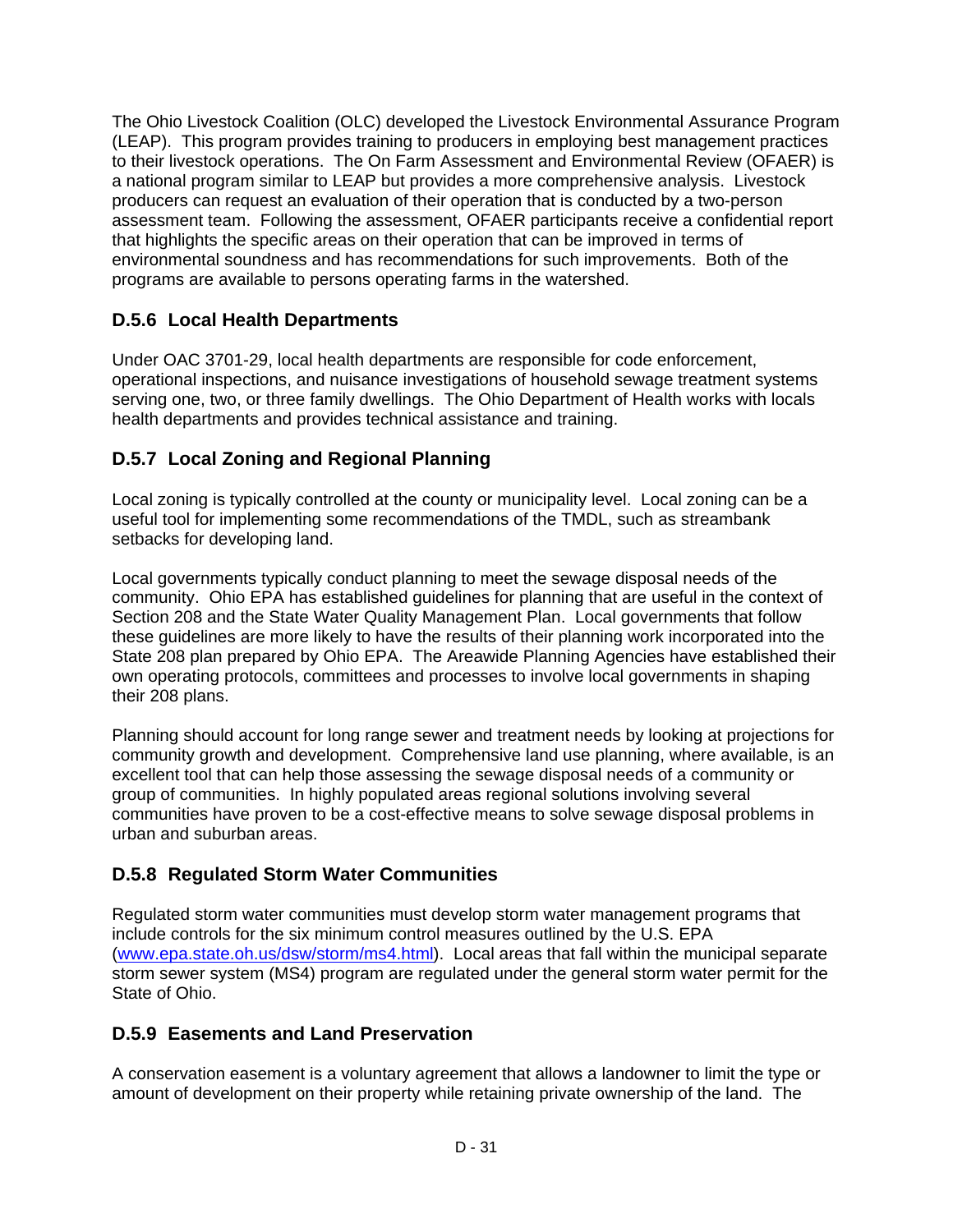easement is signed by the landowner, who is the easement donor, and the party receiving the easement. The receiving party accepts the easement with understanding that it must enforce the terms of the easement in perpetuity. After the easement is signed, it is recorded with the County Register of Deeds and applies to all future owners of the land (landtrust.org/). Easements and preservation agreements can be excellent tools to preserve high quality or particularly diverse areas within a watershed. Frequently such agreements will include streams, riparian areas and/or wetlands.

# **D.6 Process for Evaluation and Revision**

The effectiveness of actions implemented based on the TMDL recommendations should be validated through ongoing monitoring and evaluation. Information derived from water quality analyses can guide changes to the implementation strategy to more effectively reach the TMDL goals. Additionally, monitoring is required to determine if and when formerly impaired segments meet applicable water quality standards (WQS).

This section of the report provides a general strategy for continued monitoring and evaluation and lists parties who can potentially carry out such work. It highlights past efforts and those planned to be carried out in the future by the Ohio EPA and others. It also outlines a process by which changes to the implementation strategy can be made if needed.

## **D.6.1 Evaluation and Analyses**

Aquatic life and recreational uses are impaired in the watershed, so monitoring that evaluates the river system with respect to these uses is a priority to the Ohio EPA. The degree of impairment of aquatic life use is exclusively determined through the analysis of biological monitoring data. Recreational use impairment is determined through bacteria counts from water quality samples. Ambient conditions causing impairment are discussed in the main text of the report. This report sets targets values for these parameters, which should also be measured through ongoing monitoring.

A serious effort should be made to determine if and to what degree the recommended implementation actions have been carried out. This should occur within an appropriate timeframe following the completion of this TMDL report and occur prior to measuring the biological community, water quality or habitat.

## **Recommended Approach for Gathering and Using Available Data**

Early communications should take place between the Ohio EPA and any potential collaborators to discuss research interests and objectives. Through this, areas of overlap should be identified and ways to make all parties research efforts more efficient should be discussed. Ultimately important questions can be addressed by working collectively and through pooling resources, knowledge, and data.

## **D.6.2 Revision to the Implementation Approach**

An adaptive management approach will be taken in the watershed. Adaptive management is recognized as a viable strategy for managing natural resources (Baydack et al., 1999) and this approach is applied on federally-owned lands. An adaptive management approach allows for changes in the management strategy if environmental indicators suggest that the current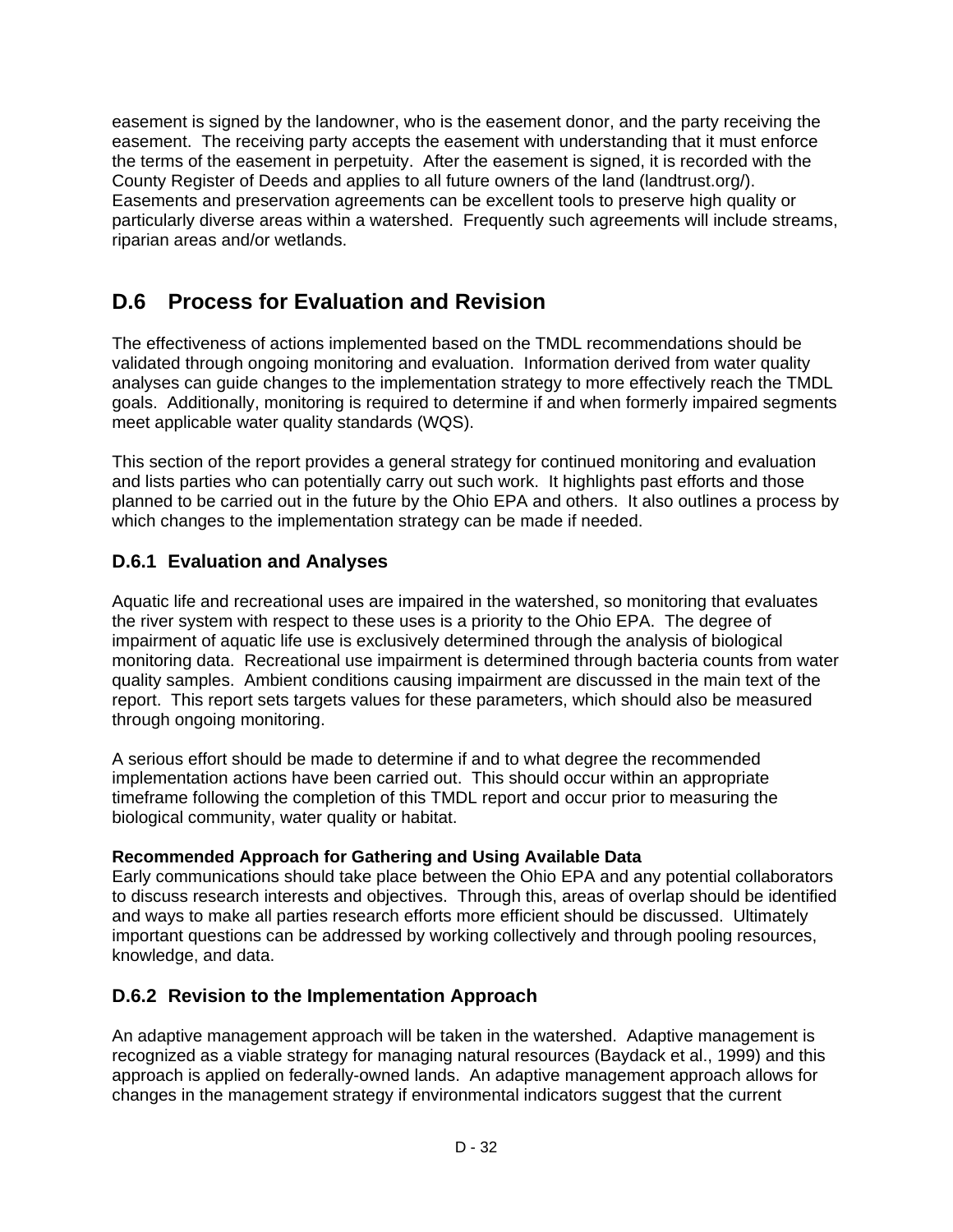strategy is inadequate or ineffective. The recommendations put forth for the watershed are discussed in the last chapter of the main report. If chemical water quality does not show improvement and/or water bodies are still not attaining water quality standards after the implementation plan has been carried out, then a TMDL revision would be initiated. The Ohio EPA would initiate the revision if no other parties wish to do so.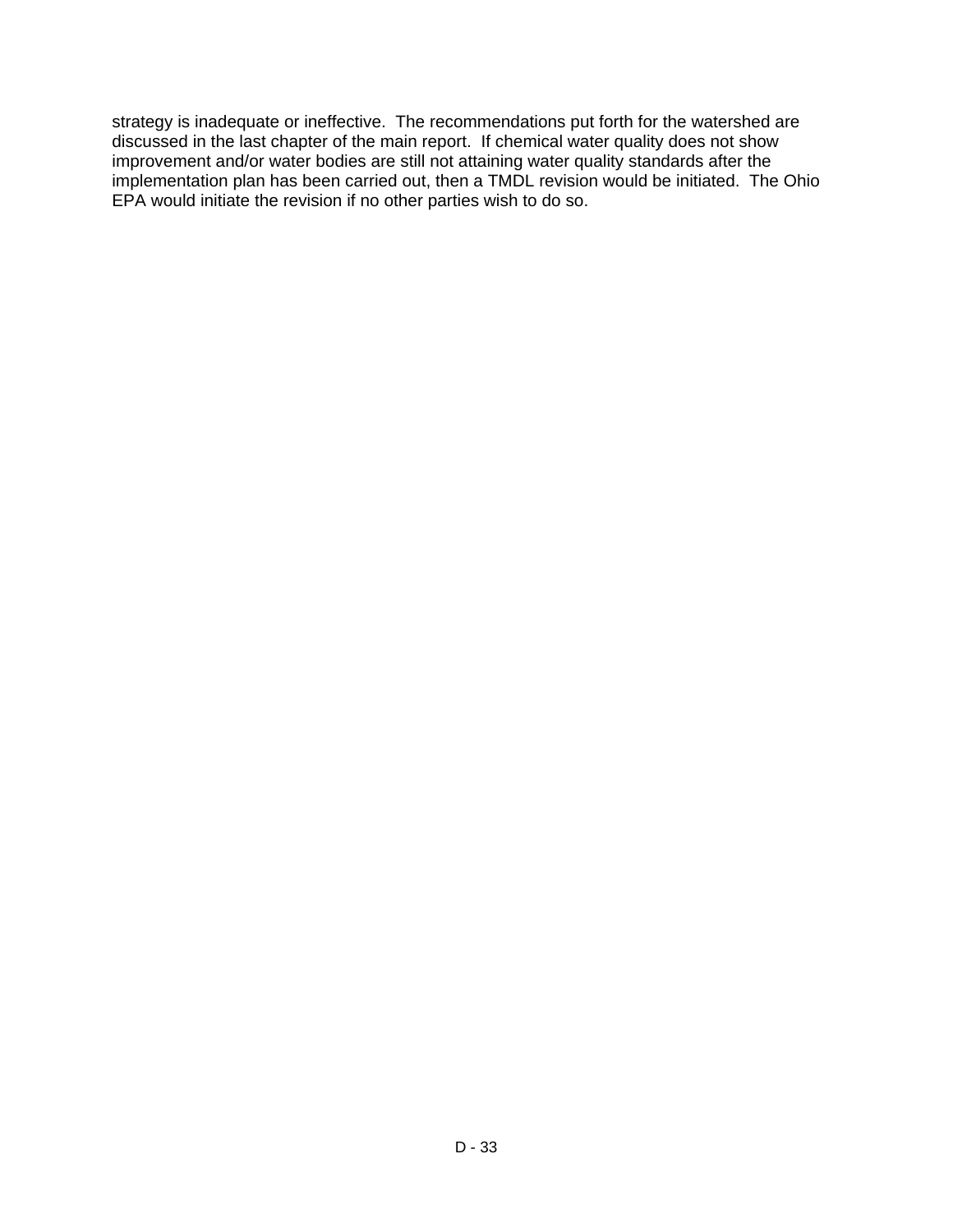## **References**

- Alexander, R. 2003. *Standard Specifications for Compost for Erosion/Sediment Control*, developed for the Recycled Materials Resource Center , University of New Hampshire, Durham, New Hampshire. Available at www.alexassoc.net.
- Baydack, R.K., H. Campa, and J.B. Haufler. Eds. 1999. *Practical approaches to the conservation of biological diversity*. Island Press, Washington D.C.
- Faucette, B. 2004. *Evaluation of Environmental Benefits and Impacts of Compost and Industry Standard Erosion and Sediment Controls Measures Used in Construction Activities*, Dissertation, Institute of Ecology, University of Georgia, Athens, Georgia.
- Faucette, B. and M. Risse. 2002. *Controlling Erosion with Compost and Mulch*. BioCycle, June 2002, pages 26–28.
- Earth Saver Erosion Control Products. 2005. *Rice Straw Wattles.* (http://www.earthsavers.com/pages/applictn.html#Anchor-Capture-47857).
- Longman, P. 1998. Who Pays for Sprawl? *U.S. News and World Report*.
- Schueler, T. 1994b. Sources of urban storm water pollutants defined in Wisconsin. *Watershed Protection Techniques* 1(1):30-32.
- Schueler, T.R. 1995. *Site Planning for Urban Stream Protection*. Metropolitan Washington Council of Governments, Washington, DC.
- Shear, M.D., and W. Casey. 1996, June 21. Just Saying "Yes" to Developers. *The Washington Post*, p. A1.
- South Carolina Coastal Conservation League (SCCCL). 1995. *Land Development Bulletin*. Fall 1995. South Carolina Coastal Conservation League, Charleston, SC.
- Tyler, R. and B. Faucette. 2005. *Organic BMPs used for Storm water Management—Filter Media Test Results from Private Certification Program Yield Predictable Performance,*  U.S. Composting Council 13 th Annual Conference and Trade Show, January 2005, San Antonio, Texas.
- Urbonas, B., and T. Stahre. 1990. *Storm water Best Management Practices and Detention for Water Quality, Drainage and CSO Management*. Prentice-Hall, Inc., Englewood Cliffs, NJ.
- U.S. EPA (U.S. Environmental Protection Agency). 1992a. *Storm water Management for Industrial Activities: Developing Pollution Prevention Plans and Best Management Practices*. U.S. Environmental Protection Agency, Washington, DC.
- U.S. EPA. 1992b. *Storm water Management for Construction Activities: Developing Pollution Prevention Plans and Best Management Practices*. EPA 832-R-92-005. U.S. Environmental Protection Agency, Office of Water, Washington, DC.